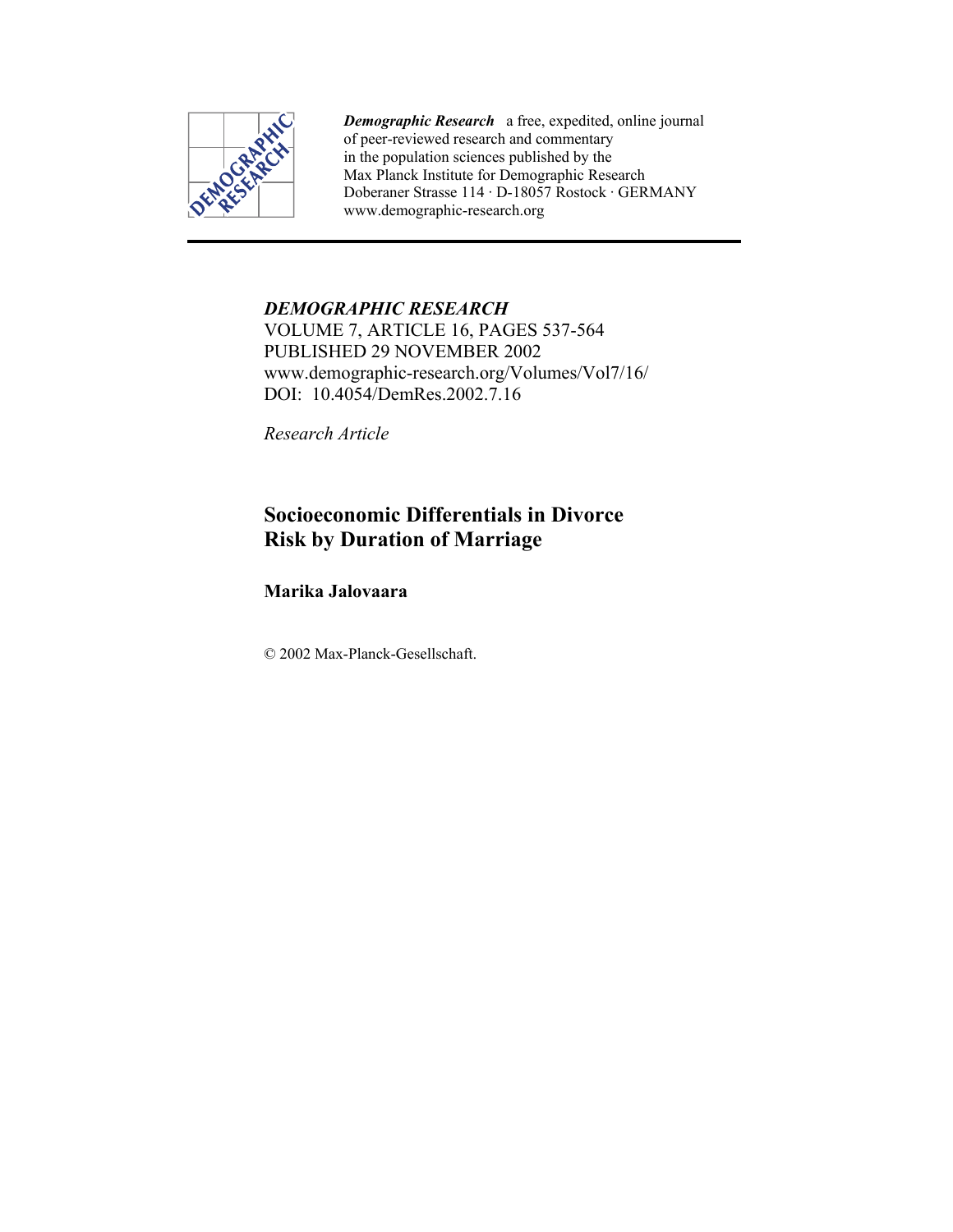# **Table of Contents**

| $\mathbf{1}$   | Introduction                                                                         | 538 |
|----------------|--------------------------------------------------------------------------------------|-----|
| $\mathfrak{2}$ | Individual time and divorce                                                          | 539 |
| 3              | Interactions between spouses' socioeconomic<br>position and the duration of marriage | 540 |
| $\overline{4}$ | Purpose of the study                                                                 | 542 |
| 5              | Data and methods                                                                     | 543 |
| 5.1            | Data set                                                                             | 543 |
| 5.2            | Duration of marriage                                                                 | 544 |
| 5.3            | Measurement of socioeconomic position                                                | 544 |
| 5.4            | Control variables                                                                    | 545 |
| 5.5            | Methods                                                                              | 546 |
| 6              | Results                                                                              | 548 |
| 6.1            | Distributions of marriage-years                                                      | 548 |
| 6.2            | Duration of marriage and divorce risk                                                | 550 |
| 6.3            | Socioeconomic differentials in divorce risk by<br>duration of marriage               | 550 |
| 7              | Discussion                                                                           | 556 |
|                | Acknowledgements                                                                     | 559 |
|                | <b>Notes</b>                                                                         | 560 |
|                | References                                                                           | 561 |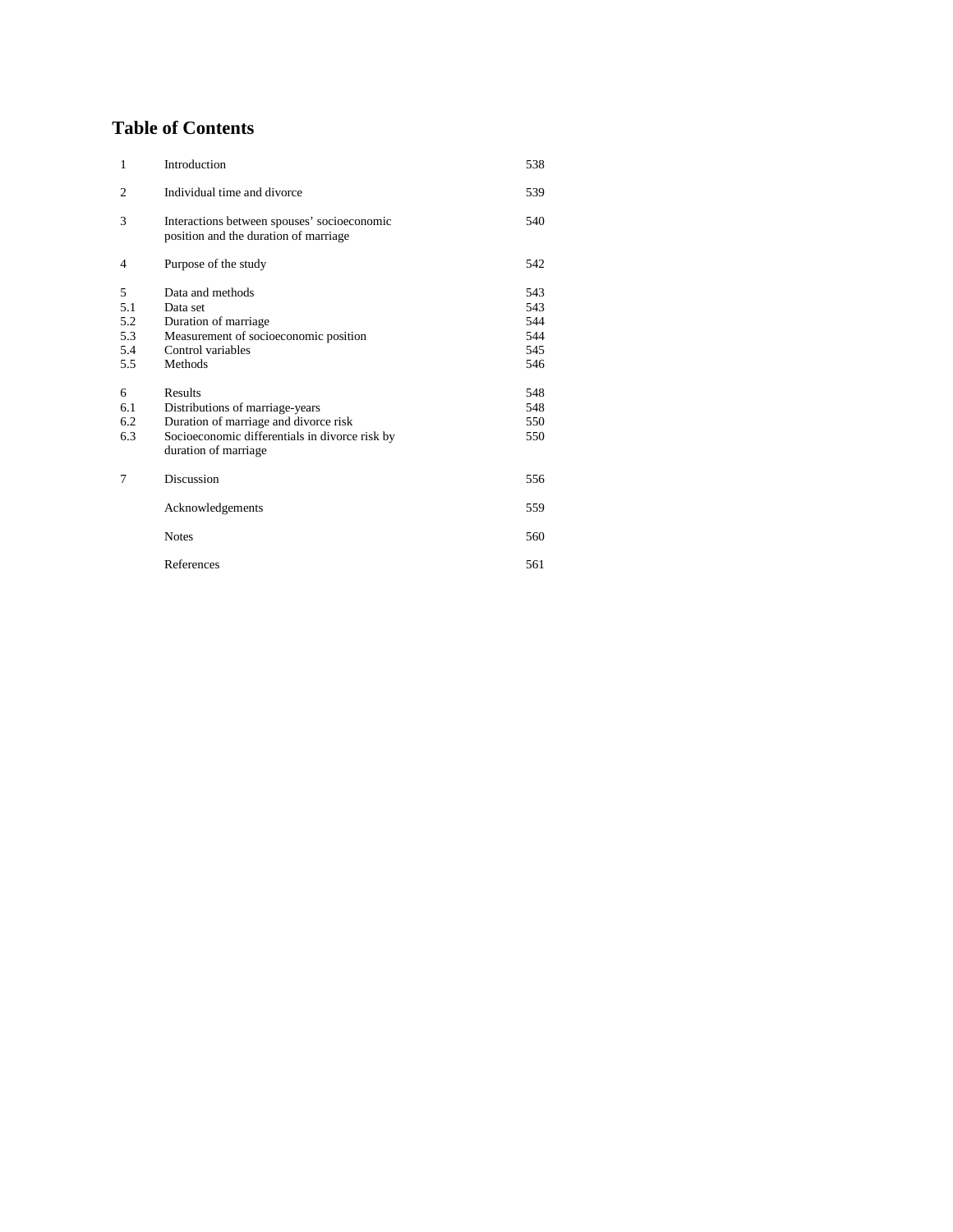*Research Article*

# **Socioeconomic Differentials in Divorce Risk by Duration of Marriage**

### **Marika Jalovaara<sup>1</sup>**

### **Abstract**

Using register-based data on Finnish first marriages that were intact at the end of 1990 (about 2.1 million marriage-years) and followed up for divorce in 1991–1993 ( $n =$ 21,204), this research explored the possibility that the effect of spouses' socioeconomic position on divorce risk varies according to duration of marriage. The comparatively high divorce risks for spouses with little formal education and for spouses in manual worker occupations were found to be specific to marriages of relatively short duration. In contrast, such factors as unemployment, wife's high income, and living in a rented dwelling were found to increase divorce risk at all marital durations.

 $\overline{1}$ <sup>1</sup> University of Helsinki, Department of Sociology, PO.Box 18 (Unioninkatu 35), FIN-00014 University of Helsinki. Phone: +358-9-191 23887. Email: marika.jalovaara@helsinki.fi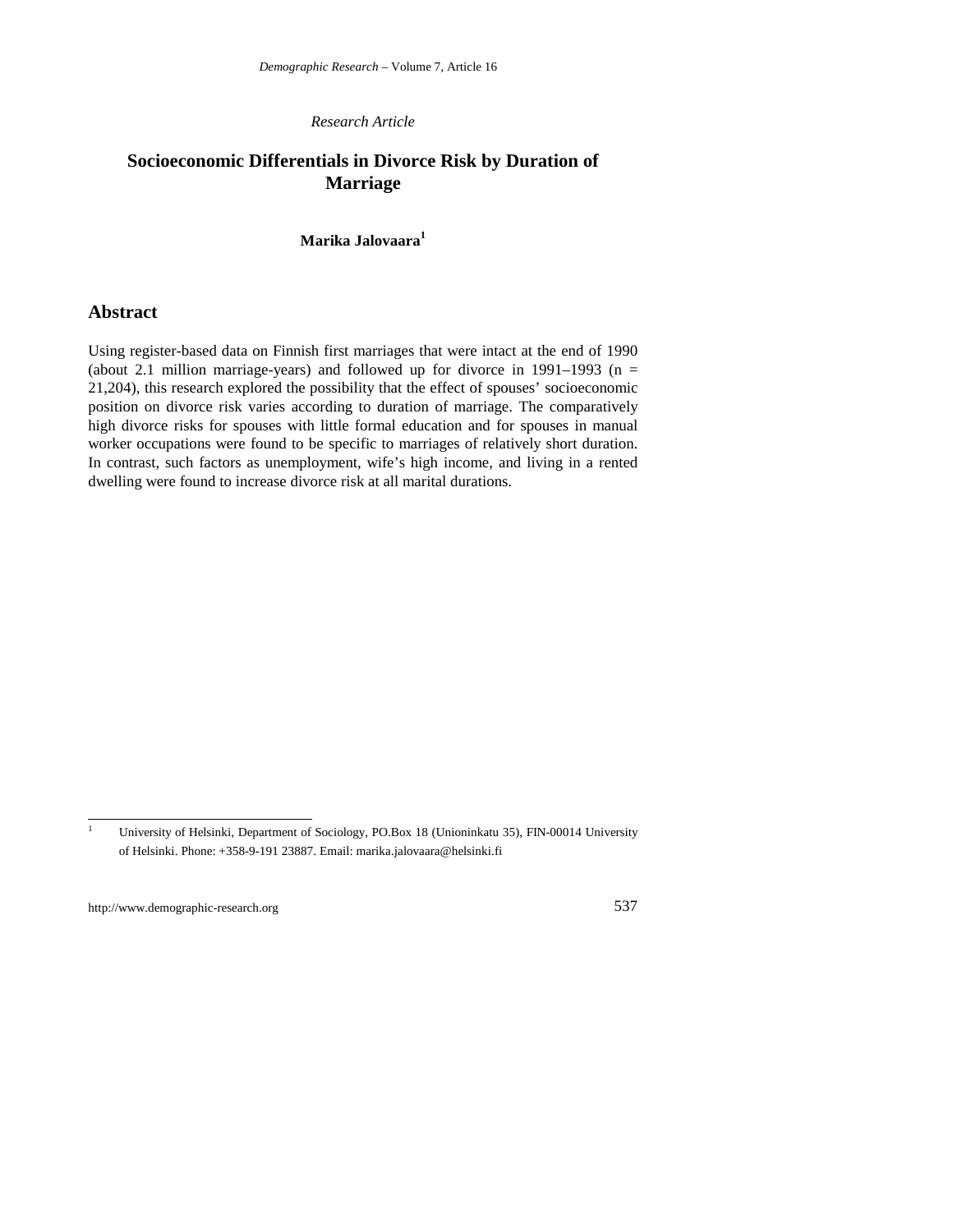# **1. Introduction**

As divorce has become common in almost all Western countries, many social scientists are attempting to understand the factors that hold marriages together or contribute to divorce. Micro-level research has related divorce to various demographic, socioeconomic, and social-psychological factors (for a review, see White 1990).

Research findings on micro-level determinants of divorce are frequently interpreted using versions of the social exchange theory. Levinger's (1976) framework distinguishes three categories of factors that individuals presumably assess when considering divorce: the attraction to the ongoing marriage, barriers to breaking up the marriage, and alternatives to the current marriage. The economic theory of marital instability (Becker, Landes, and Michael 1977) provides a similar but more formal rational choice framework.

The other influential theoretical approach guiding research on antecedents of divorce is the life course perspective (Aldous 1990, Bengtson and Allen 1993). With its attention to the timing and sequencing of events in the lives of individuals and families, the life course perspective has increased the awareness of the potential time-dependency of divorce determinants, that is, the possibility that the antecedents of divorce vary with individual (and historical) time (White 1990, p. 909). The possibility that divorce determinants interact with individual time is highly plausible: The significance of marriage as well as the consequences of divorce for the individuals involved presumably vary over the various stages of marital lives, and antecedents of divorce can be expected to vary accordingly (South and Spitze 1986). In order to gain a better understanding of divorce, it is essential to know whether the empirical research and the exchange-based theoretical models concerning the determinants of divorce need specification in order to take the variation of divorce determinants over life course into account.

This paper deals with the possibility that the effects of spouses' socioeconomic position on the risk of divorce vary with the duration of marriage. Recent research from the United States (for a review, see White and Rogers 2000) as well as from Finland (Finnäs 1997, 2000, Jalovaara 2001, in press) and other Nordic countries (Hoem 1997, Kravdal 1994) has usually reported an inverse association between the socioeconomic position of spouses and the risk of divorce (and separation). An exception to this pattern is that wife's "economic independence" measured by the wife's employment (as opposed to the wife performing domestic work full-time) and high income may have divorce-promoting effects (Finnäs 2000, Jalovaara 2001, in press, White and Rogers 2000). Knowledge of the interactions between the duration of marriage and the socioeconomic position of spouses might help understand the processes by which the socioeconomic factors exert their effects on the risk of divorce (Morgan and Rindfuss 1985). Further, knowledge of these interactions would inform us about the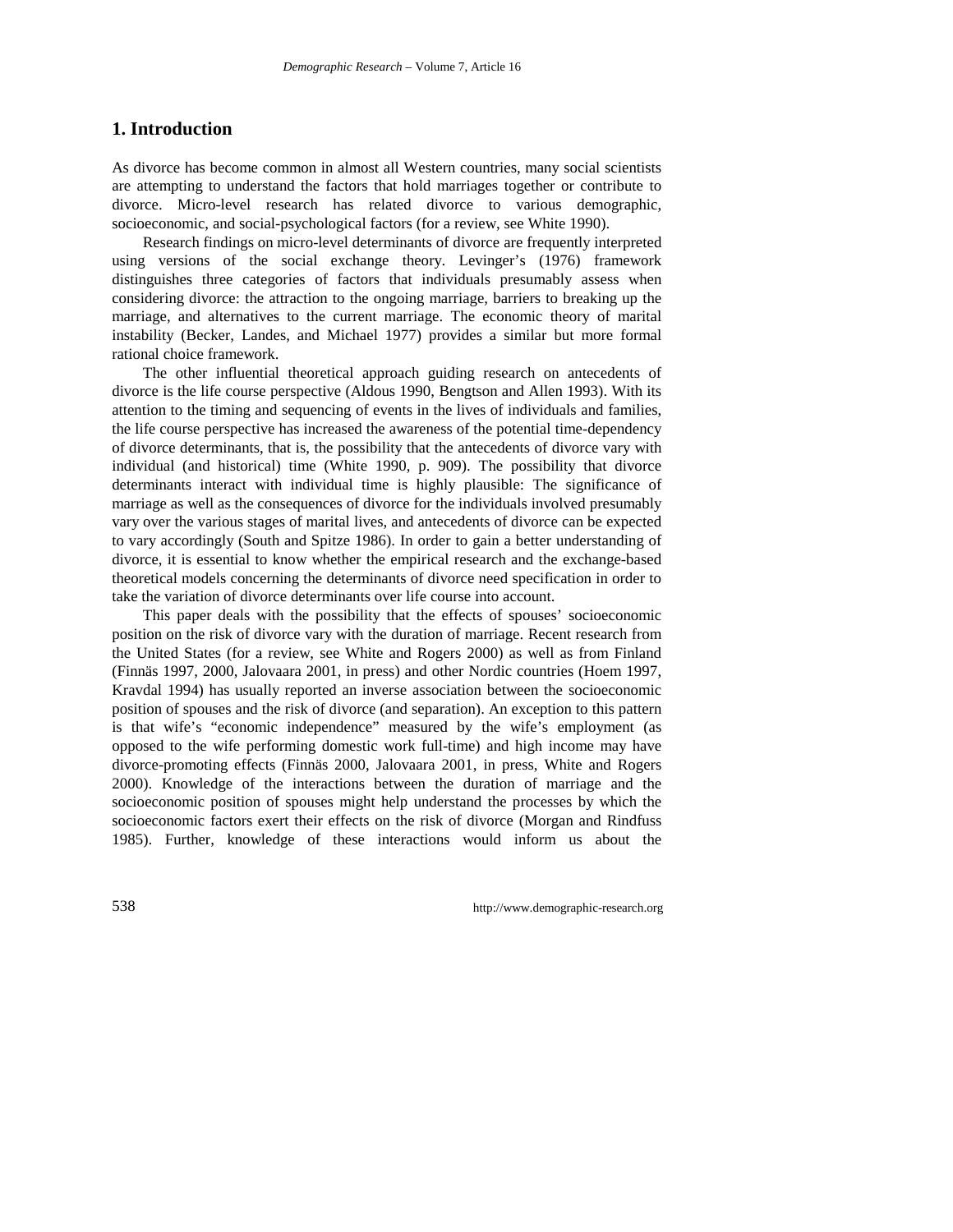socioeconomic determinants of divorce in midlife and later life. (If these interactions are ignored, the understanding of the effects of socioeconomic factors on the risk of divorce remains overwhelmingly restricted to relatively short durations of marriage, where the incidence of divorce is highest.) In analyses of socioeconomic determinants of divorce and separation, the duration of marriage and the ages of spouses are standard control variables, but their interactions with socioeconomic factors have been examined in relatively few recent studies (Booth, Johnson, White, and Edwards 1986, Morgan and Rindfuss 1985, South 2001, South and Spitze 1986, White and Booth 1991. All of these use survey material from the United States). This research extends previous knowledge by using data from Finland, a Northern European country; by using a data set that is very extensive in size; by including a comparatively wide range of marital durations (up to 39 years); and by using several indicators of the socioeconomic position of both partners.

### **2. Individual time and divorce**

The major challenge in analyses concerning temporal determinants of divorce is that the various dimensions of historical time and individual time are highly related and therefore, it is difficult to disentangle the independent effect of each of them in a meaningful way (see Thornton and Rodgers 1987). The main trends and differences are, however, clear. From the end of the  $19<sup>th</sup>$  century, the Western world has experienced a rise in divorce, accelerating since the 1960s. Successive cohorts and new periods have presented higher rates of divorce than their predecessors (Haskey 1993, Lutz, Wils, and Nieminen 1991, Phillips 1991, pp. 185−223, Pitkänen 1986, Thornton and Rodgers 1987). In some countries, including the United States, divorce rates during the recent decades have leveled off at their historical highs or have even declined (Goldstein 1999). On the other hand, individual time has been reported to be inversely related to the likelihood of divorce and separation. Divorce and separation are less likely when the spouses are older, when the spouses have married at a higher age, and when the marriages have lasted a longer time (Morgan and Rindfuss 1985, South and Spitze 1986, Thornton and Rodgers 1987).

The lower incidence of divorce in longer marriages and among older spouses is likely to be a result of several factors. One potentially important reason is selective attrition, meaning that marriages with the highest probability of divorce are ended first, and therefore, the proportion of divorce-prone marriages is smaller among marriages of longer duration (Thornton and Rodgers 1987, p. 2, Vaupel and Yashin 1985/1993). Further, when the marriages of long duration represent earlier cohorts, their high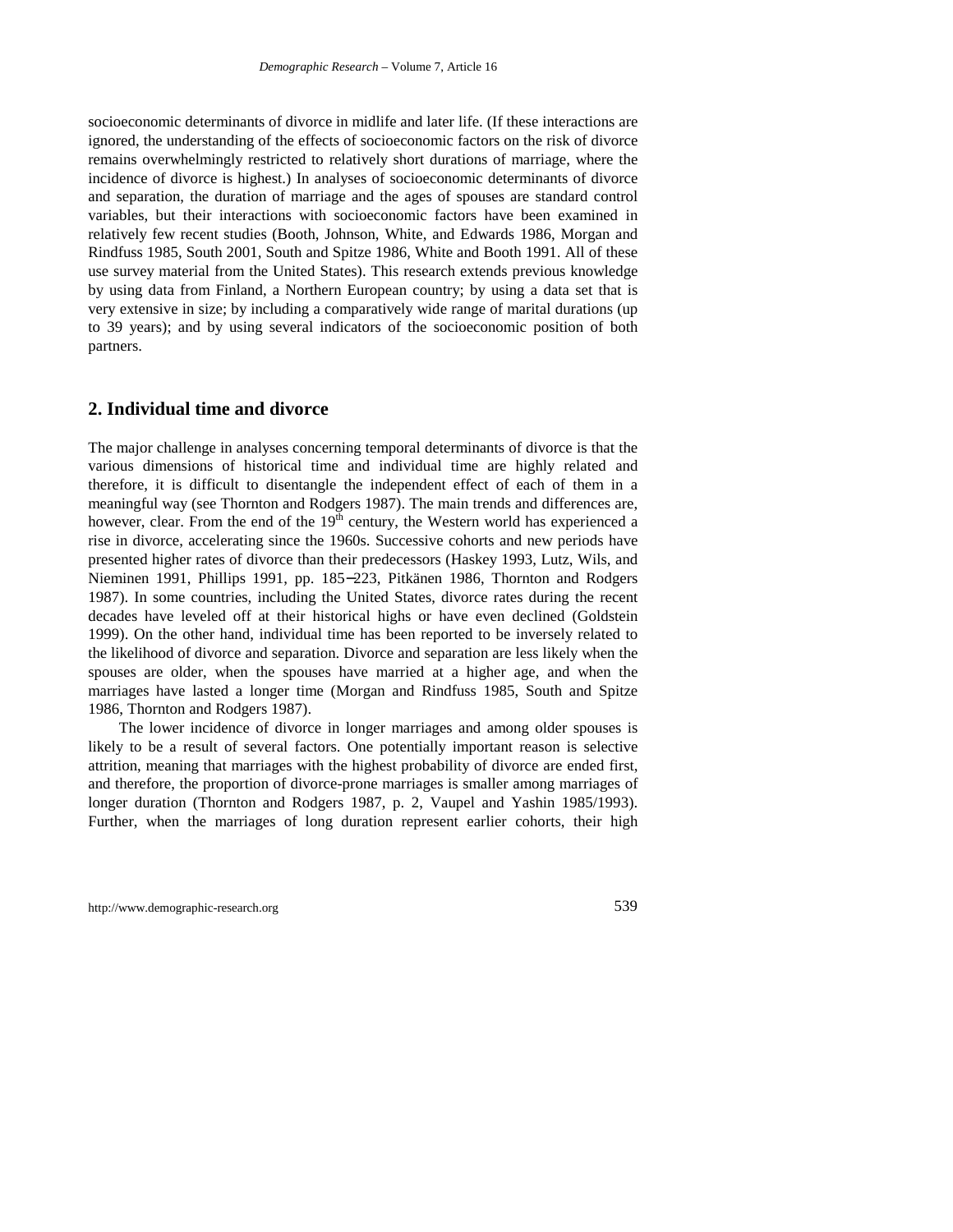stability may be partly specific to the generation rather than the duration of marriage or the ages of spouses (White and Booth 1991, p. 6).

Moreover, there are theoretical reasons to expect that the actual propensity to divorce declines as spouses age and marriages last longer. Social-psychological explanations suggest that older people are socially and emotionally more mature and personally stable and therefore more able to avoid or solve serious marital conflicts than younger people; that older spouses are less likely undergo rapid individual changes and this limits the chances that the expectations and views of the two spouses will diverge (Morgan and Rindfuss 1985, Thornton and Rodgers 1987); and that older people put a higher value on stability than young people (Booth et al. 1986). The social exchange theory posits that older spouses have fewer alternatives to their current relationship, and because they have less time to enjoy any benefits that might follow from divorce, the expected future benefits compare less favorably with the costs of divorce (Ross and Sawhill 1975, p. 40). Also, the costs of divorce should be higher for couples that have been together for a longer time, because over time they tend to have made many tangible as well as intangible marital-specific investments (Becker et al. 1977) that act as barriers to divorce. A higher attraction to the current marriage is usually not considered a cause for the lower divorce risk at high marital durations. Indeed, recent research from the United States suggests that self-reported marital happiness tends to decline over the marital life course. (Whether there is a slight upturn in later years is under debate; see VanLaningham, Johnson, and Amato 2001).

# **3. Interactions between spouses' socioeconomic position and the duration of marriage**

As noted above, recent research has usually reported an inverse association between the socio-economic status of spouses and the propensity to divorce. Earlier literature provides differing predictions as how to the socioeconomic differentials in the risk of divorce might vary over the marital life course. On the one hand, the socioeconomic differentials in divorce risk could be expected to *increase* with time in the marriage. This is because the socioeconomic status of spouses as well as the spouses' perceptions and evaluations of the family's socioeconomic status should crystallize as the duration of marriage increases and as the spouses age (Booth et al. 1986, South and Spitze 1986). Economic insecurity and a low socioeconomic status are frequent among young spouses, who are just establishing their families, beginning their work lives, and who may still be completing their education. The socioeconomic status of older couples is usually higher and it is to a greater extent the result of the life's work of the marriage partners. Therefore, with increasing time in the marriage, variables measuring the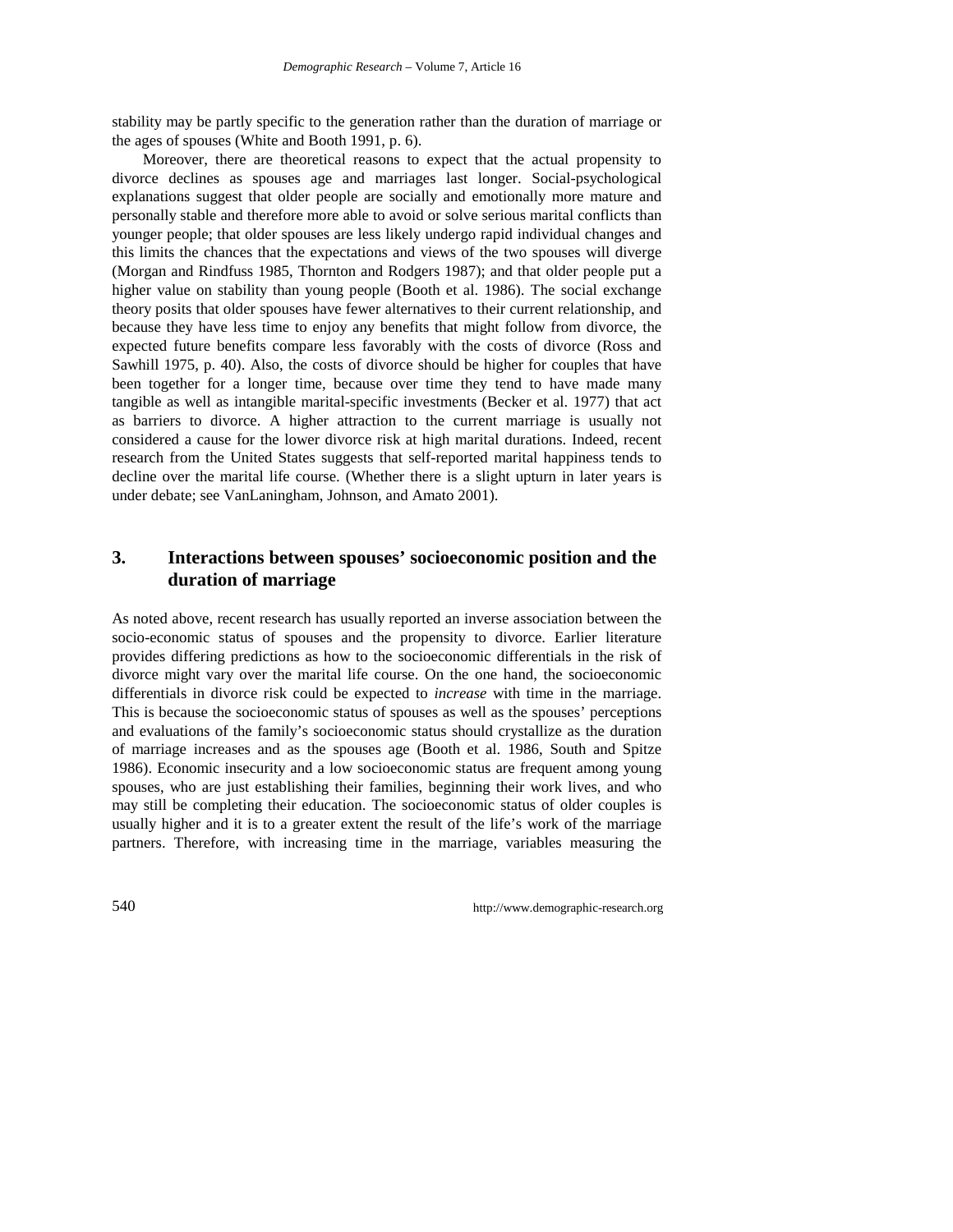socioeconomic status of spouses (such as occupational class, income, and homeownership) should become more indicative of the spouses' lifetime economic success (Booth et al. 1986, South and Spitze 1986). Also, at higher ages and marital durations, it may be more difficult for the spouses to accept economic insecurity and any accompanying difficulties as just a temporary state of affairs.

On the other hand, there are reasons to expect that socioeconomic differentials in the risk of divorce *diminish* with time in the marriage. Firstly, it could be expected that having few economic resources is less predictive of divorce at longer durations of marriage, because the couples tend to have built up various kinds of barriers to leaving the relationship. For instance, they have a long shared history, and they often have shared children and social networks, and such barriers may help maintain the marital bond through times of economic difficulties. Secondly, the fact that the spouses have, for instance, stable employment, high occupational status, and some material assets early in marriage may be taken to indicate that they are well-prepared for assuming responsibility for a family. The proper preparation is presumed to strengthen the conjugal relationship especially at its early stages, since in later years, current developments within the marriage should play an increasingly important role (see South and Spitze 1986). Thirdly, especially at later stages of individual and marital life courses, greater social and economic resources might also widen the array of attractive alternatives to remaining married, should the marriage turn out unsatisfying. For instance, it has been suggested that especially later in marriage, highly educated women are more likely to find alternative partners and to be economically independent, and therefore, they might later in marriage be equally (or even more) divorce-prone than less educated women (South and Spitze 1986).

Empirical evidence on whether the socioeconomic differentials in divorce risk strengthen or weaken with the duration of marriage is partly contradictory. Various studies from the United States have reported that wife's high education reduces the probability of marriage disruption only during the early years of marriage, having a much weaker negative or a positive effect at higher durations (Morgan and Rindfuss 1985, South 2001, South and Spitze 1986). Further, Booth et al. (1986) reported that low family income was more predictive of marital disruption in shorter than it was in longer marriages. On the other hand, several studies have reported that many other dimensions of the spouses' socioeconomic position, namely wife's income (White and Booth 1991), wife's labor force participation (South and Spitze 1986, White and Booth 1991), and husband's employment (Booth et al. 1986, South and Spitze 1986), as well as couple's home-ownership and monetary assets (Booth et al. 1986, White and Booth 1991) have similar effects irrespective of the duration of marriage. Finally, a recent study reported that the divorce-promoting effect of wife's employment becomes stronger with increasing marital duration (South 2001).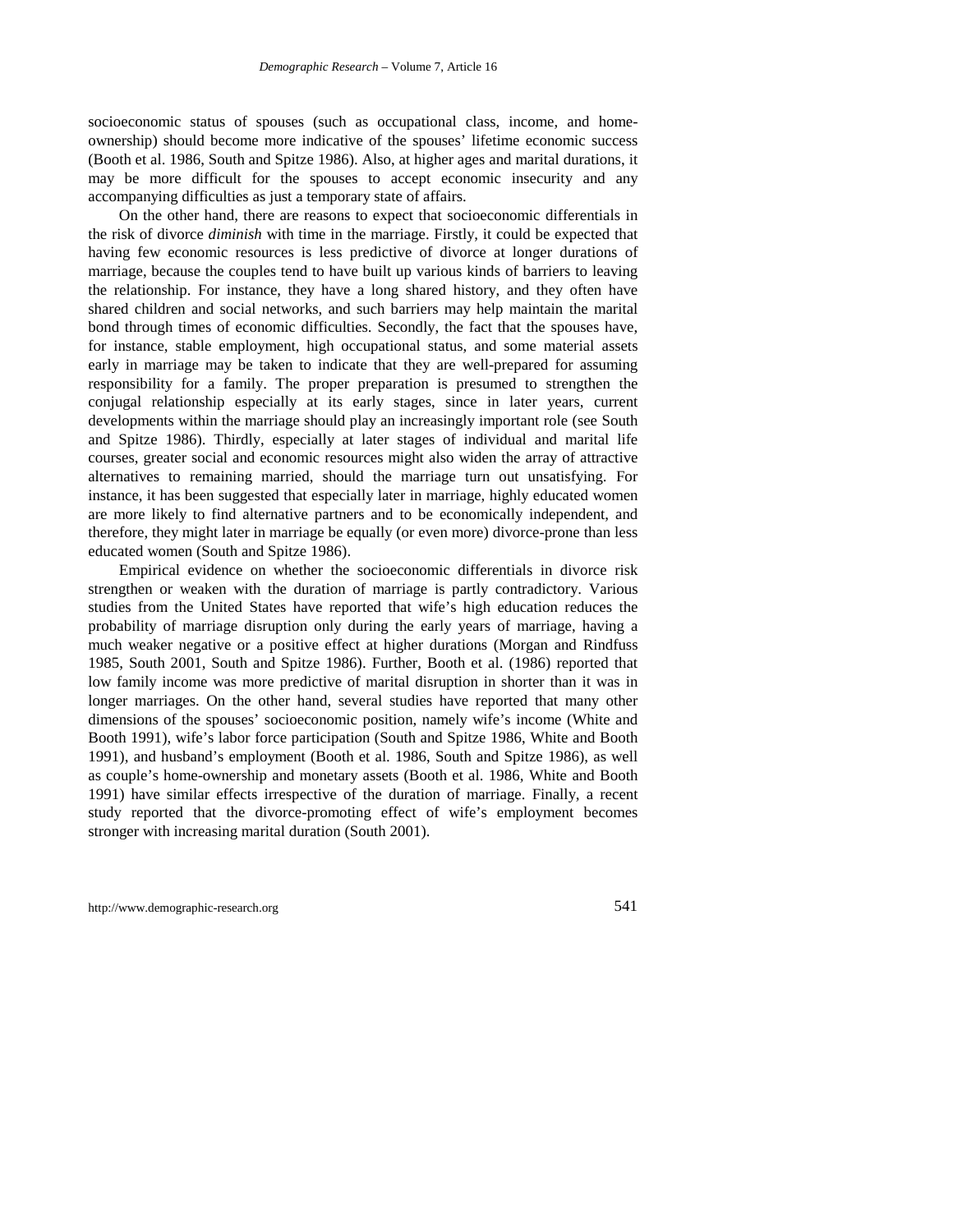# **4. Purpose of the study**

The present study aims at contributing to the understanding of socioeconomic differentials in divorce risk by exploring the possibility that the effect of the socioeconomic position of the spouses varies with the duration of marriage (that is, time elapsed in marriage). The study uses register-based data concerning Finnish first marriages that were intact at the end of 1990 and were followed up for divorce between 1991 and 1993. The analysis uses several indicators of the socioeconomic position of both the wife and the husband. Because of its differential distributions in the various birth cohorts, the level of spouses' formal education may be a problematic measure of socioeconomic position. Consequently, a fuller picture of the interactions between socioeconomic and temporal factors can be gained when other measures of the socioeconomic position of the spouses are also used. The very extensive size of the data is an advantage when examining divorce determinants at longer marital durations where the incidence of divorce is low. In the present analysis, the highest observed marital duration is limited to (the comparably high figure of) 39 years.

Studies on marital dissolution are best conducted by observing successive marriage cohorts from the time they are initiated. The cohort approach is particularly advantageous when the analysis focuses on the effects of historical and individual time on marital stability. However, the present analysis is based on a left-truncated study population, meaning that the marriages were of varying durations at the beginning of the 3-year follow-up. In such data, the effects of the duration of marriage are confounded with the effects of membership in various birth and marriage cohorts, and it is not possible to unconfound the effects. In principle, any interaction between a socioeconomic factor and the duration of marriage could just as well be related to cohort as to the duration of marriage. The changes in socioeconomic differentials in divorce risk over the marital life course (which in the present analysis are represented synthetically) may be the interactions of greater theoretical importance. However, when interpreting the results of the present analysis, the possibility that the patterns are related to cohort also needs to be considered.

Period-related shifts in divorce rates during the 3-year follow-up are relatively insignificant. In the reform of the Finnish marriage legislation effective from the beginning of 1988, 'no fault' divorce legislation was adopted. Under the new legislation, spouses have an unconditional right to obtain a divorce on mutual or unilateral demand after a 6-month waiting period, or immediately if they have resided apart for the two preceding years. After the reform, divorce rates climbed steeply and remained high throughout the 1990s: between 1980 and 1987, the total divorce rate (TDR, the sum of duration-specific divorce rates per 100 marriages) varied between 28 and 31, rose then sharply following the law reform, and increased further in the 1990s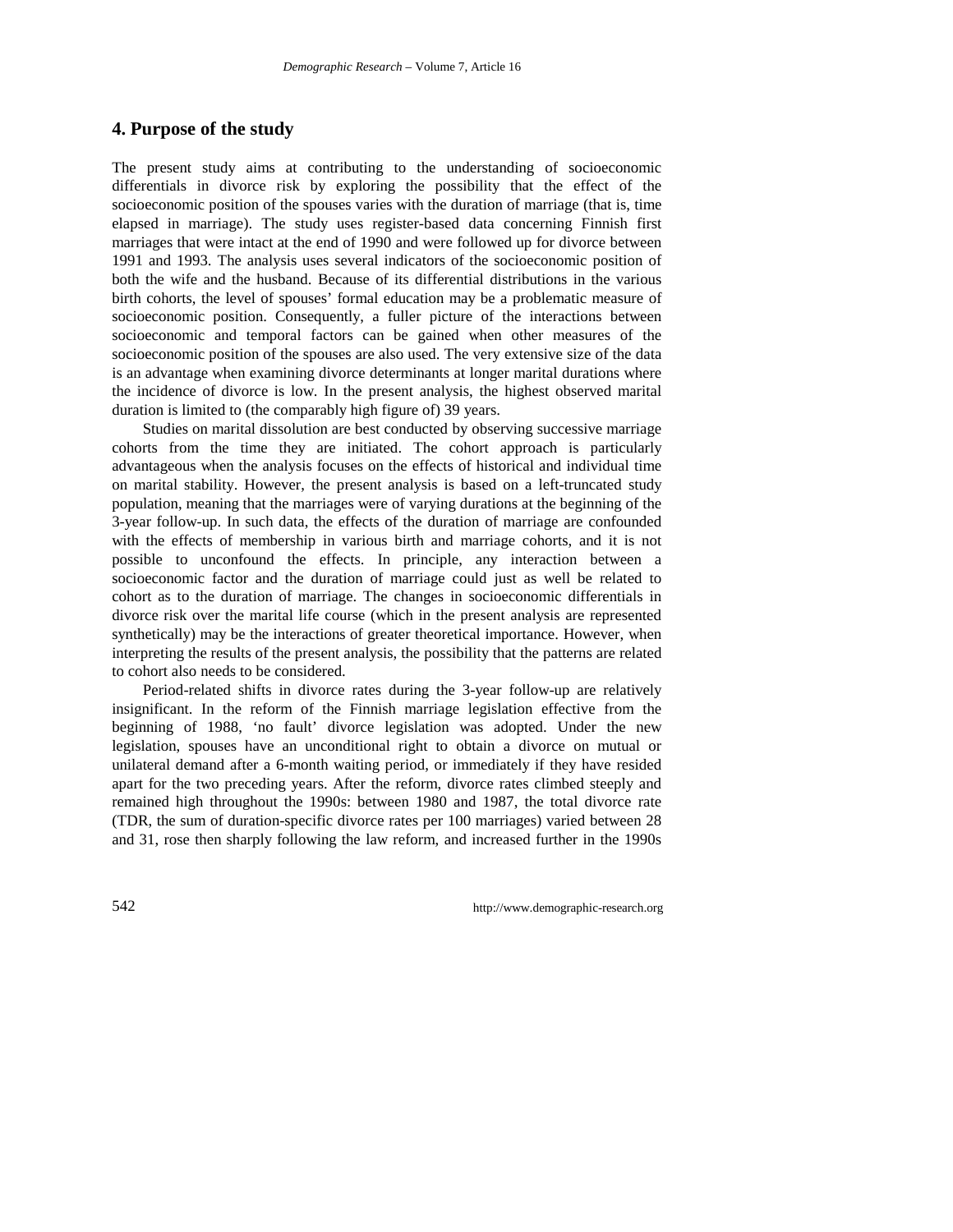from 41 in 1990 to 51 in 1999; the TDR was 43 in 1991, 1992, and 1993, which are the follow-up years of this study (Statistics Finland 1992a, Statistics Finland 2001, p. 146).

### **5. Data and methods**

#### **5.1 Data set**

The study uses tabulated data that are based on a census-linked divorce data file compiled at Statistics Finland (permission number TK-53-1016-98). The records of wives and husbands from the register-based 1990 census were linked to each other and with divorce records (as well as other annual records) for the years 1991–1993. Dates of divorce refer to the dates on which divorce is granted, information concerning which are transmitted to the Population Register Centre by district courts.

Neither the dissolution of consensual unions nor the time spent in premarital consensual unions are considered owing to data limitations. Finnäs (1995, 1996) has shown that by the beginning of the study period, living in a consensual union had become the typical way to begin a union in Finland. However, consensual unions tended to end in either judicial marriage or separation, meaning that cohabitation as a long-term alternative to formal marriage had not yet become common (Finnäs 1995, 1996). Still, it is obvious that the exclusion of consensual unions and their dissolution lead to a partial picture of union dissolution in Finland in the early 1990s.

The study includes judicial marriages that were intact on 31 December 1990, that were the first for both spouses, where both spouses were Finnish citizens, where the wife's age was below 65, and where the spouses were registered as domiciled in the same dwelling at the beginning of the follow-up. This analysis is further restricted to marriages that had lasted for less than 40 years. Among couples that have been married for 40 years or longer, the incidence of divorce is very low and therefore, the results would be neither reliable nor very interesting. Also, the measurement of the socioeconomic position of the oldest spouses would be somewhat problematic because the oldest spouses tend to have retired from work.

The same data have been used in two previous studies concerning the effects of the socioeconomic position of spouses on the risk of divorce (Jalovaara 2001, in press). The only difference between the study populations followed up in these studies is that in the two previous studies, marriages that had lasted for 40 years or longer were also included.

Marriage-years are years that the couples spent married during the follow-up period, that is, between 1991 and 1993. The data include exact dates of divorce as well as censoring events, and marriage-years were calculated using the exact dates. Couples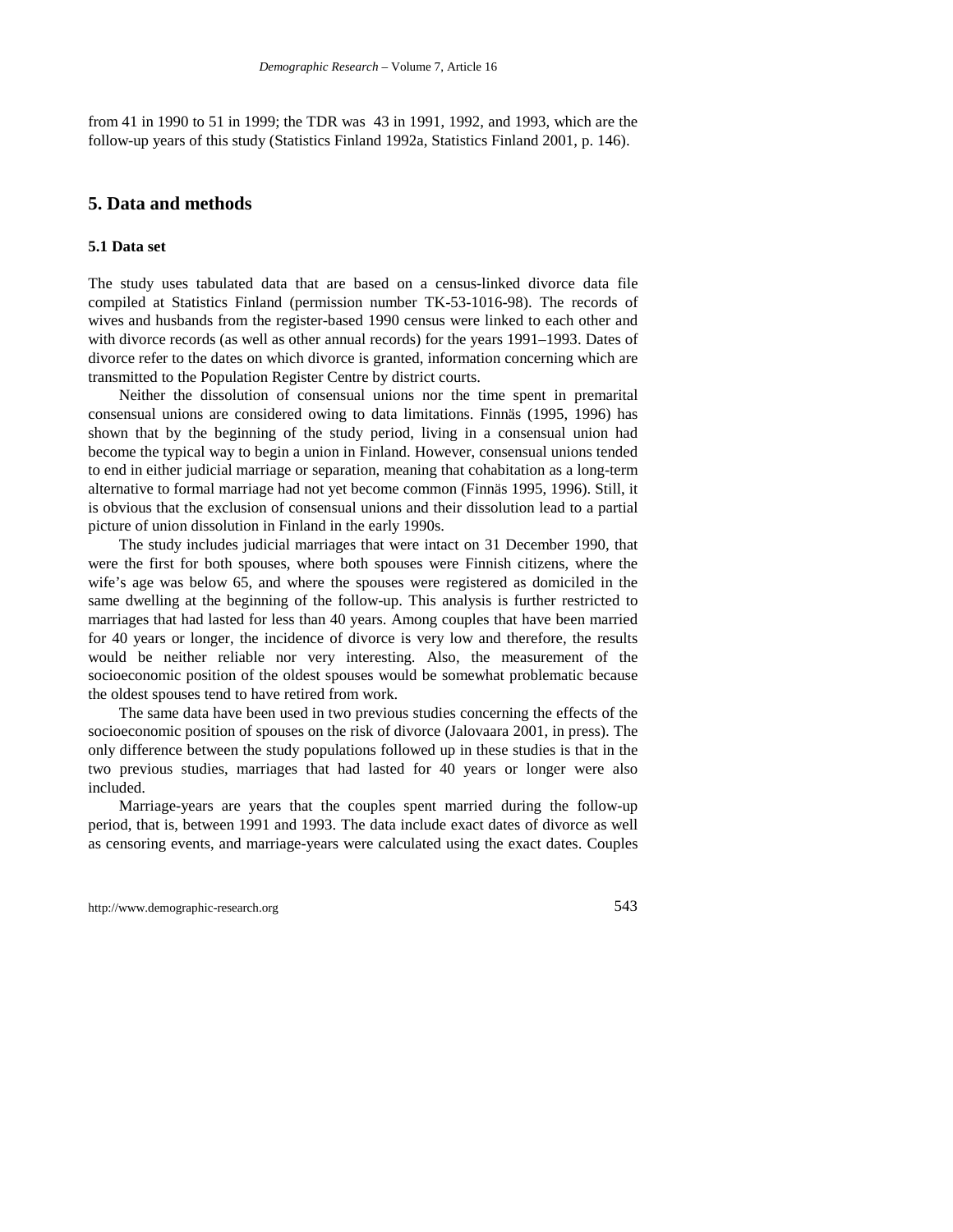were dropped and ceased to contribute marriage-years on the dates of divorce, wife's or husband's death, wife's emigration, the  $40<sup>th</sup>$  anniversary of the wedding, or at the end of the follow-up period, whichever came first. After all restrictions, the data included about 2.10 million marriage-years at risk, and during the follow-up period 21,204 marriages were dissolved through divorce.

#### **5.2 Duration of marriage**

Marital duration, that is, time elapsed since the day of marriage, was used as the life course measure. The value of the variable changed at the anniversary of the wedding if the marriage reached the subsequent category of marital duration. In order to examine whether – and how – the effects of socioeconomic factors varied with the duration of marriage, the couples were divided into five categories of marital duration. These categories are less than 5 years, 5 to 9 years, 10 to 19 years, 20 to 29 years, and 30 to 39 years. Note that the first two categories are five-year categories, whereas the rest are 10 year categories. In preliminary analyses, 5-year categories were used also at higher marital durations, but this more detailed classification did not prove informative.

#### **5.3 Measurement of socioeconomic position**

The socioeconomic position of the spouses was depicted with respect to each spouse's level of education, occupational class, economic activity, and income, as well as the couple's housing tenure and housing density. Each variable describes the circumstances of the spouses at the beginning of the study period, that is, at the end of 1990.

Wives' and husbands' *education* refers to the highest educational qualification the person had achieved by the end of 1990. The data were obtained from the Statistics Finland's register of completed degrees. Here, four educational levels were distinguished: (a) Basic (about 9 years or less; persons for whom no data on post-basic education is registered); (b) Lower secondary (persons with an occupational training of less than 3 years); (c) Upper secondary (persons with an occupational training of 3 years, as well as persons who have a completed matriculation examination), and (d) Tertiary (persons with an occupational training of 4–5 years, or a university-level certificate or degree).

The *occupational classification* used by Statistics Finland was modified so that manual workers were further divided into skilled and unskilled manual workers (Pensola 2000). For economically active husbands and wives, occupational class was based on the person's own occupation in 1990. The economically inactive (unemployed persons,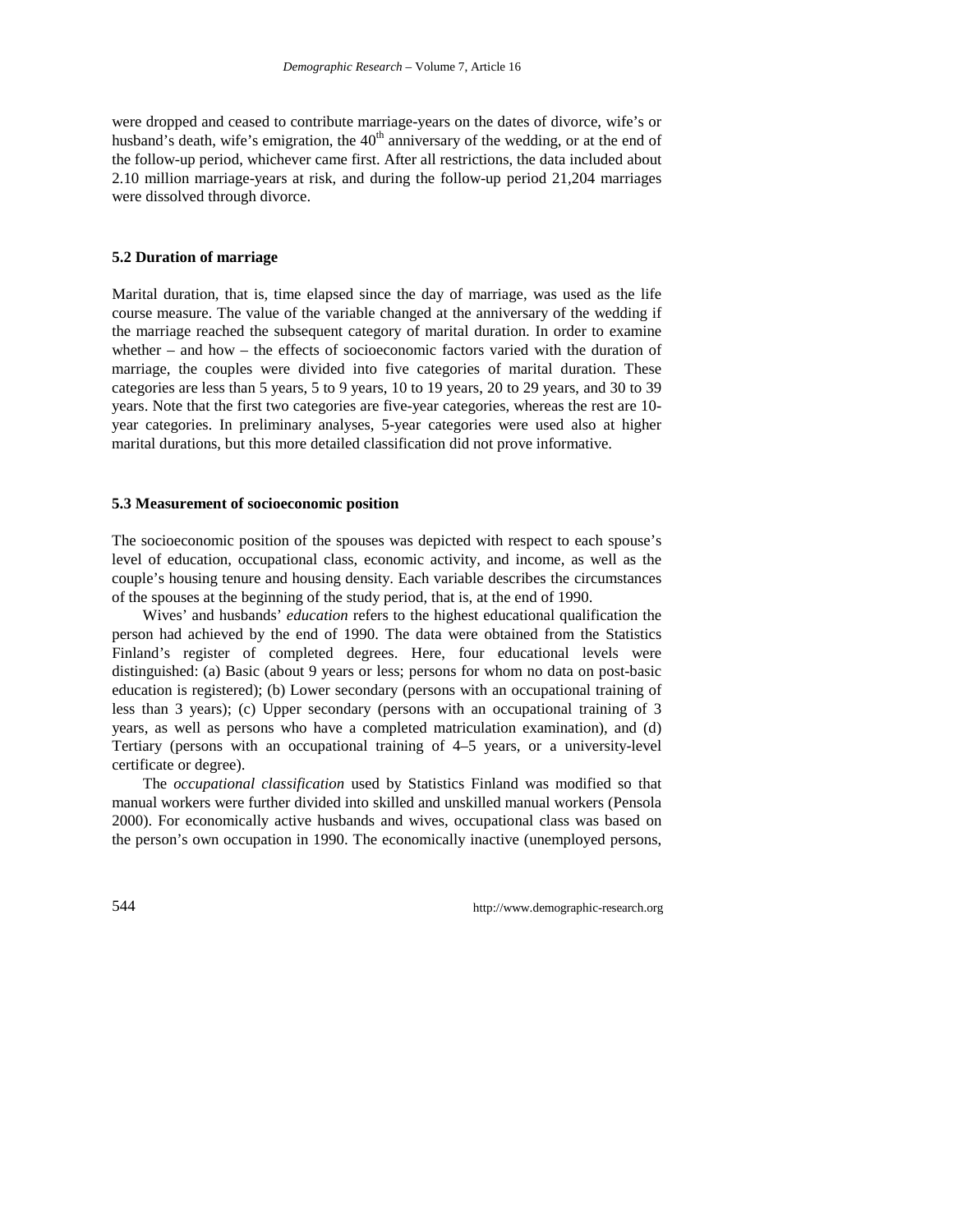pensioners, persons performing domestic work etc.) were classified as far as possible on the basis of their occupation in 1985 or 1980. Husbands and wives for whom neither current nor previous occupation was found, were classified whenever possible under the same occupational class as the head of the household. The exception consists of students, for whom neither earlier occupation nor occupation of head of household were searched; all students are in the group "other".

The variables concerning wives' and husbands' *economic activity* were based on Statistics Finland's classification of the "main type of activity". This, in turn, was based on data obtained from various registers on a person's economic activity during the 1990 census week from December  $25<sup>th</sup>$  to  $31<sup>st</sup>$ . The categories are as follows: employed (comprising wage earners and entrepreneurs), unemployed (persons registered as actively seeking work), students (here including conscripts and conscientious objectors), pensioners, and the residual category of others outside the labor force. This last category ("others") comprises persons performing domestic work full-time (who usually are women).

The data on wife's and husband's *income* originate from the tax files of the national taxation registers, and the income variables describe the level of the person's income subject to state taxation in 1990. Five income categories are distinguished (see Table 2).

*Housing tenure* was measured in three classes: home-owner, rented, and unknown. Statistics Finland's *housing density* classification divides household-dwelling units into spacious, normal, and overcrowded (as well as unknown) by comparing the number of persons in the unit and the number of rooms in the dwelling (kitchen excluded). If there was more than one person per room, the dwelling was classified as overcrowded. The dwelling was classified as spacious if there were at least five rooms for two persons, at least six rooms for three persons, at least seven rooms for four persons, or at least eight rooms for five persons (Statistics Finland 1992b, pp. 15–16.).

#### **5.4 Control variables**

Four control variables were included in all models because they were likely to affect both the socioeconomic position of spouses (at the end of 1990) and the risk of divorce (in 1991−93). The *wife's age at marriage* was calculated exactly on the basis of the date of birth and the date of entry into marriage, and then grouped into 5-year categories. *Wife's age* was measured at the beginning of the follow-up (at the end of 1990), and was also grouped into 5-year categories. The *family composition* variable combined information on the number of children and the age of the youngest child living in the household, including spouses' biological and adopted children under 18 years of age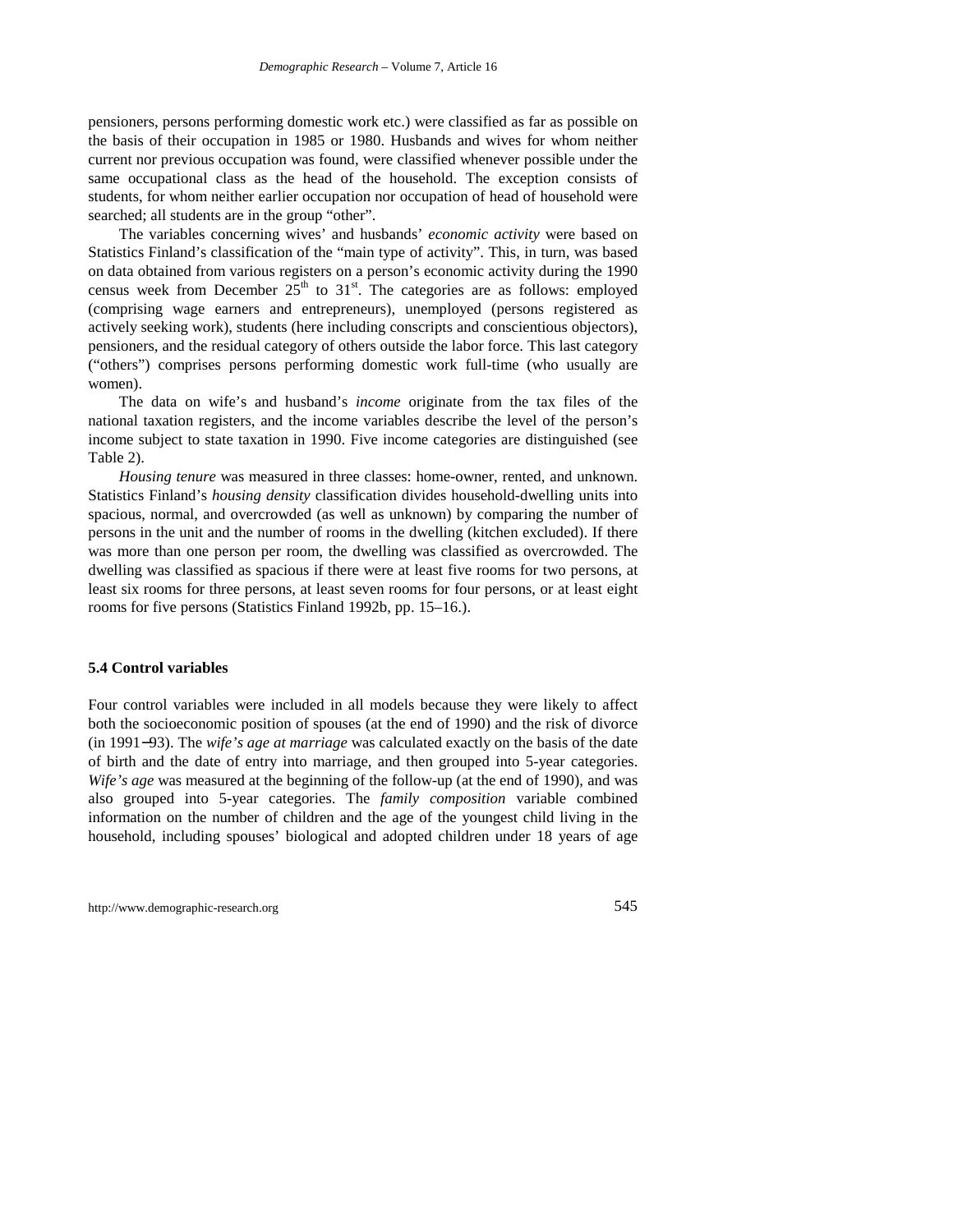residing in the same household as the married couple at the end of 1990. The last control variable was the *degree of urbanization* of the municipality of the couple's residence at the end of 1990. This last variable was based on Statistics Finland's classification. Here, the capital city region (here including Helsinki, Espoo, Vantaa, and Kauniainen) was treated as a separate category.

#### **5.5 Methods**

The data were cross-tabulated according to the variables included in the analysis. Each cell of the cross-tabulation includes information on the number of divorces granted and the marriage-years lived in 1991−1993. The table was analyzed by means of Poisson regression. All explanatory variables were treated as categorical. In the model it is assumed that the expected divorce rate (the ratio of divorce events to exposure time) in a certain combination *i* of the explanatory variables can be described by the equation:

$$
E(d_i)/(V_i) = \exp(a + b_1 x_{1i} + b_2 x_{2i} + ... + b_p x_{pi}),
$$

where  $E(d_i)$  is the expected number of divorces in the *i*<sup>th</sup> cell,  $V_i$  is the number of marriage-years lived in the *i*<sup>th</sup> cell,  $x_{1i}$  ...  $x_{pi}$  are the explanatory variables, and a,  $b_1$  ...  $b_p$ are the parameters to be estimated. The models were fitted with GLIM (Francis, Green, and Payne 1993). The results are presented as 'relative divorce risks' (rate ratios). The statistical significance of an added term was measured by means of scaled deviance, which is asymptotically  $\chi^2$ -distributed. After testing the statistical significance of interactions between the duration of marriage and each socioeconomic variable, separate models describing the associations between the socioeconomic variables and the risk of divorce were fitted for each category of marital duration. 95% confidence intervals were calculated for the relative risks.

Note that owing to the use of this model, the analysis was based on the comparison of relative rather than absolute differences in the risk of divorce. For instance, if a relative difference in divorce risk between two socioeconomic groups is equal in size across all categories of marital duration, the absolute difference is smallest in the marital duration category with the lowest incidence of divorce. However, the conclusions are based on the presence or absence of the effects of socioeconomic variables and signs of parameter estimates rather than on a comparison of effect sizes. For this reason, the conclusions would be essentially the same also if absolute differences had been compared.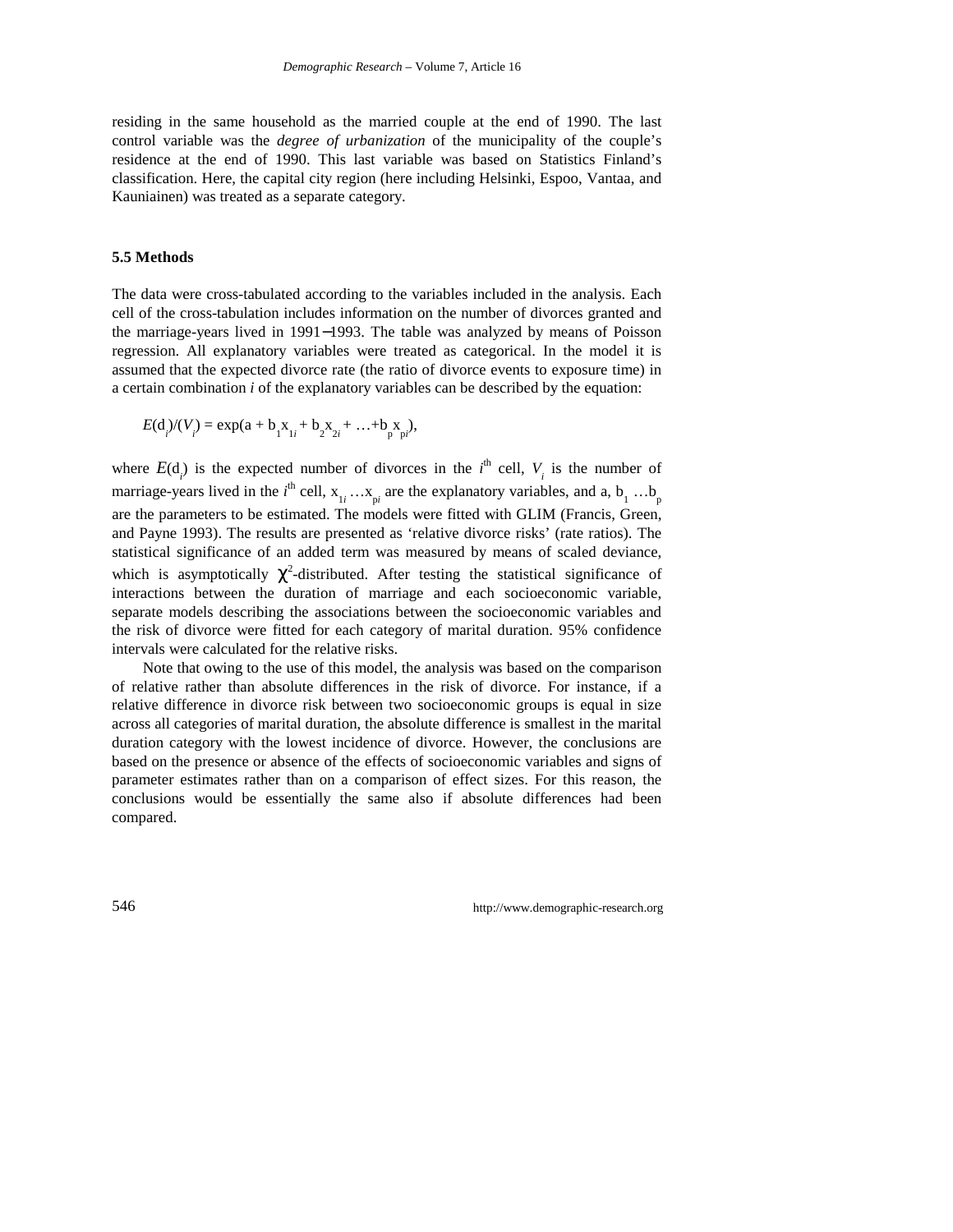|                                 |                | Marriage-years (%)              |                   |                          |                          | Divorces (in 100s) |                                 |                   |                          |                |  |  |  |  |
|---------------------------------|----------------|---------------------------------|-------------------|--------------------------|--------------------------|--------------------|---------------------------------|-------------------|--------------------------|----------------|--|--|--|--|
|                                 |                | <b>Marital duration (years)</b> |                   |                          |                          |                    | <b>Marital duration (years)</b> |                   |                          |                |  |  |  |  |
|                                 | $-4$           | $5 - 9$                         | $10 - 19$         | $20 - 29$                | $30 - 39$                | $-4$               | $5 - 9$                         | $10 - 19$         | $20 - 29$                | $30 - 39$      |  |  |  |  |
| All                             | 100            | 100                             | 100               | 100                      | 100                      | 29                 | 46                              | 77                | 50                       | 10             |  |  |  |  |
| Wife's age at marriage (years)  |                |                                 |                   |                          |                          |                    |                                 |                   |                          |                |  |  |  |  |
| $-19$                           | 6              | 8                               | 15                | 24                       | 22                       | 4                  | 6                               | 18                | 17                       | 3              |  |  |  |  |
| $20 - 24$                       | 43             | 48                              | 55                | 56                       | 57                       | 15                 | 25                              | 43                | 28                       | 6              |  |  |  |  |
| $25 - 29$                       | 38             | 32                              | 23                | 15                       | 18                       | 8                  | 12                              | 13                | 4                        | 1              |  |  |  |  |
| $30 - 34$                       | 10             | 8                               | 5                 | 3                        | $\overline{2}$           | 2                  | 2                               | $\overline{2}$    | 0                        | 0              |  |  |  |  |
| $35 - 39$                       | 2              | 2                               | 1                 | 1                        | 0                        | 0                  | 0                               | 0                 | 0                        | 0              |  |  |  |  |
| $40 -$                          | 1              | 1                               | $\mathbf{1}$      | 0                        | $\qquad \qquad -$        | 0                  | 0                               | 0                 | $\mathbf 0$              | -              |  |  |  |  |
| Wife's age in 1990 (years)      |                |                                 |                   |                          |                          |                    |                                 |                   |                          |                |  |  |  |  |
| $-19$                           | 1              | 0                               | $\qquad \qquad -$ | $\overline{\phantom{0}}$ | $\overline{\phantom{0}}$ | 1                  | 0                               | $\qquad \qquad -$ | -                        | -              |  |  |  |  |
| $20 - 24$                       | 27             | 5                               | 0                 | $\overline{\phantom{0}}$ | $\overline{\phantom{0}}$ | 13                 | 5                               | 0                 | $\overline{\phantom{0}}$ | -              |  |  |  |  |
| $25 - 29$                       | 48             | 40                              | $\overline{4}$    | $\qquad \qquad -$        | $\qquad \qquad -$        | 11                 | 22                              | 6                 | $\qquad \qquad -$        | -              |  |  |  |  |
| $30 - 34$                       | 18             | 39                              | 28                | 0                        | $\qquad \qquad -$        | 3                  | 14                              | 28                | 0                        | -              |  |  |  |  |
| $35 - 39$                       | 4              | 12                              | 43                | 8                        | $\qquad \qquad -$        | 1                  | 3                               | 31                | 8                        | -              |  |  |  |  |
| $40 - 44$                       | 1              | 3                               | 20                | 40                       | 0                        | 0                  | 1                               | 10                | 25                       | 0              |  |  |  |  |
| $45 - 49$                       | 0              | 1                               | 4                 | 35                       | 9                        | 0                  | 0                               | 1                 | 14                       | $\overline{2}$ |  |  |  |  |
| $50 - 54$                       | 0              | 0                               | 1                 | 13                       | 35                       | 0                  | 0                               | 0                 | 3                        | 5              |  |  |  |  |
| $55 - 59$                       | 0              | 0                               | 0                 | 3                        | 38                       | 0                  | 0                               | 0                 | 0                        | 2              |  |  |  |  |
| $60 - 64$                       | 0              | 0                               | 0                 | 1                        | 17                       | 0                  | 0                               | 0                 | 0                        | 1              |  |  |  |  |
| Family composition <sup>a</sup> |                |                                 |                   |                          |                          |                    |                                 |                   |                          |                |  |  |  |  |
| No children                     | 41             | 13                              | 6                 | 45                       | 94                       | 13                 | 10                              | 5                 | 18                       | 9              |  |  |  |  |
| $1, 0-3$ years                  | 40             | 17                              | $\mathbf{1}$      | 0                        | 0                        | 10                 | $\overline{7}$                  | $\mathbf{1}$      | 0                        | 0              |  |  |  |  |
| 1, $4-6$ years                  | 1              | 8                               | $\overline{c}$    | 1                        | 0                        | 1                  | 6                               | 2                 | 1                        | 0              |  |  |  |  |
| 1, 7-17 years                   | 1              | 3                               | 14                | 32                       | 6                        | 0                  | 2                               | 14                | 18                       | 1              |  |  |  |  |
| $2, 0-3$ years                  | 14             | 37                              | $\overline{7}$    | 1                        | 0                        | 4                  | 14                              | 5                 | 0                        | 0              |  |  |  |  |
| $2, 4-6$ years                  | 0              | 9                               | 12                | $\overline{2}$           | 0                        | 0                  | 4                               | 11                | 1                        | 0              |  |  |  |  |
| 2, 7-17 years                   | 0              | 1                               | 29                | 14                       | $\mathbf{1}$             | 0                  | 1                               | 23                | 8                        | 0              |  |  |  |  |
| $3+$ , $0-3$ years              | $\overline{2}$ | 12                              | 13                | 1                        | 0                        | 0                  | 3                               | 6                 | 0                        | 0              |  |  |  |  |
| 3+, 4-6 years                   | 0              | 1                               | 8                 | $\overline{2}$           | 0                        | 0                  | 1                               | 5                 | 1                        | 0              |  |  |  |  |
| 3+, 7-17 years                  | 0              | $\mathbf 0$                     | $\overline{7}$    | 3                        | 0                        | $\mathbf 0$        | 0                               | 5                 | 2                        | 0              |  |  |  |  |
| Degree of urbanization          |                |                                 |                   |                          |                          |                    |                                 |                   |                          |                |  |  |  |  |
| Helsinki region                 | 20             | 16                              | 14                | 14                       | 13                       | 7                  | 9                               | 13                | 8                        | 1              |  |  |  |  |
| Other urban                     | 43             | 40                              | 39                | 41                       | 40                       | 14                 | 21                              | 34                | 23                       | 5              |  |  |  |  |
| Other densely populated         | 15             | 17                              | 18                | 18                       | 17                       | 4                  | 7                               | 12                | 9                        | $\overline{c}$ |  |  |  |  |
| Rural                           | 22             | 27                              | 29                | 27                       | 31                       | 4                  | 9                               | 17                | 10                       | 3              |  |  |  |  |
| Total number of marriage-       |                |                                 |                   |                          |                          |                    |                                 |                   |                          |                |  |  |  |  |
| years (in 1000s)                | 177            | 269                             | 592               | 624                      | 442                      |                    |                                 |                   |                          |                |  |  |  |  |
| Divorces/1000 marriage-years    |                |                                 |                   |                          |                          | 16.2               | 17.0                            | 13.0              | 8.0                      | 2.4            |  |  |  |  |

| Table 1: | Marriage-years (%) and divorces (in 100s) in 1991–93 according to |  |  |  |  |
|----------|-------------------------------------------------------------------|--|--|--|--|
|          | the control variables in each category of marital duration        |  |  |  |  |

<sup>a</sup> Family composition describes the number of children and the age of the youngest child; including spouses' (biological and adopted) children under 18 years of age residing in the same household as the married couple at the end of 1990.

– No exposure in the category.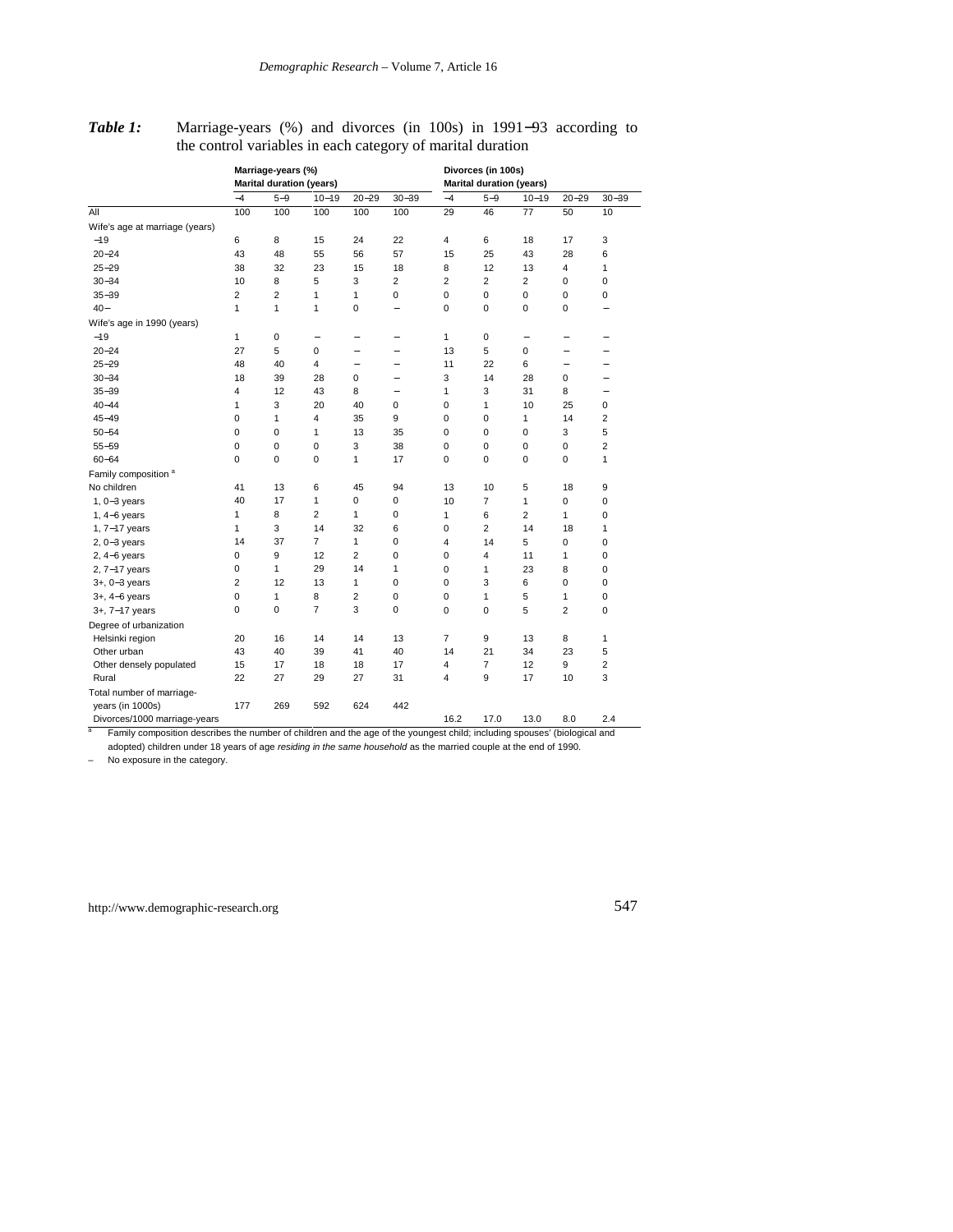### **6. Results**

#### **6.1 Distributions of marriage-years**

Table 1 shows the distributions of marriage-years (%) and divorces (in 100s) according to the control variables, separately for each of the five marital duration categories. It shows that the proportions of marriage-years contributed by couples wed at a young age were higher among marriages at longer durations. The wife's age at the beginning of the follow-up is, of course, strongly and positively associated with the duration of marriage. The distributions of marriage-years by family composition indicate that couples in their first decade of marriage were typically at the childbearing stage, whereas couples in the third and fourth decade in marriage tended to have reached the post-parental stage. Finally, marriage-years contributed by couples living in rural areas increased with increasing duration of marriage.

|                             |      |         | Marriage-years (%)              |           |           |                                 |         | Divorces (in 100s) |           |                |  |  |  |
|-----------------------------|------|---------|---------------------------------|-----------|-----------|---------------------------------|---------|--------------------|-----------|----------------|--|--|--|
|                             |      |         | <b>Marital duration (years)</b> |           |           | <b>Marital duration (years)</b> |         |                    |           |                |  |  |  |
|                             | $-4$ | $5 - 9$ | $10 - 19$                       | $20 - 29$ | $30 - 39$ | $-4$                            | $5 - 9$ | $10 - 19$          | $20 - 29$ | $30 - 39$      |  |  |  |
| All                         | 100  | 100     | 100                             | 100       | 100       | 29                              | 46      | 77                 | 50        | 10             |  |  |  |
| Wife's education            |      |         |                                 |           |           |                                 |         |                    |           |                |  |  |  |
| Basic or unknown            | 13   | 15      | 24                              | 45        | 67        | 8                               | 10      | 21                 | 21        | 7              |  |  |  |
| Lower secondary             | 25   | 31      | 34                              | 30        | 20        | 8                               | 15      | 27                 | 16        | $\overline{2}$ |  |  |  |
| Upper secondary             | 44   | 36      | 25                              | 14        | 6         | 10                              | 16      | 19                 | 8         | 1              |  |  |  |
| Tertiary                    | 17   | 18      | 17                              | 12        | 7         | $\overline{2}$                  | 5       | 11                 | 6         | 1              |  |  |  |
| Husband's education         |      |         |                                 |           |           |                                 |         |                    |           |                |  |  |  |
| Basic or unknown            | 18   | 20      | 28                              | 45        | 64        | 9                               | 11      | 24                 | 21        | 6              |  |  |  |
| Lower secondary             | 37   | 39      | 35                              | 26        | 16        | 11                              | 20      | 29                 | 14        | 2              |  |  |  |
| Upper secondary             | 27   | 22      | 18                              | 13        | 9         | 7                               | 10      | 13                 | 7         | 1              |  |  |  |
| Tertiary                    | 17   | 19      | 19                              | 16        | 11        | $\overline{2}$                  | 5       | 11                 | 8         | 1              |  |  |  |
| Wife's occupational class   |      |         |                                 |           |           |                                 |         |                    |           |                |  |  |  |
| Upper white collar employee | 15   | 17      | 15                              | 12        | 9         | 3                               | 5       | 10                 | 6         | 1              |  |  |  |
| Lower white collar employee | 46   | 45      | 47                              | 44        | 34        | 12                              | 21      | 38                 | 24        | 4              |  |  |  |
| Skilled manual worker       | 12   | 12      | 10                              | 10        | 11        | 4                               | 6       | 8                  | 5         | 1              |  |  |  |
| Unskilled manual worker     | 10   | 10      | 11                              | 16        | 23        | 5                               | 6       | 10                 | 9         | 2              |  |  |  |
| Farmer                      | 4    | 6       | 7                               | 10        | 14        | 0                               | 1       | $\overline{2}$     | 2         | 1              |  |  |  |
| Other self-employed         | 3    | 4       | 6                               | 6         | 6         | 1                               | 2       | 5                  | 4         | 1              |  |  |  |
| Other                       | 10   | 5       | 3                               | 2         | 4         | 4                               | 4       | 4                  | 1         | 0              |  |  |  |

| Table 2: | Marriage-years (%) and divorces in 1991–93 (in 100s) according to the     |
|----------|---------------------------------------------------------------------------|
|          | indicators of socioeconomic position in each category of marital duration |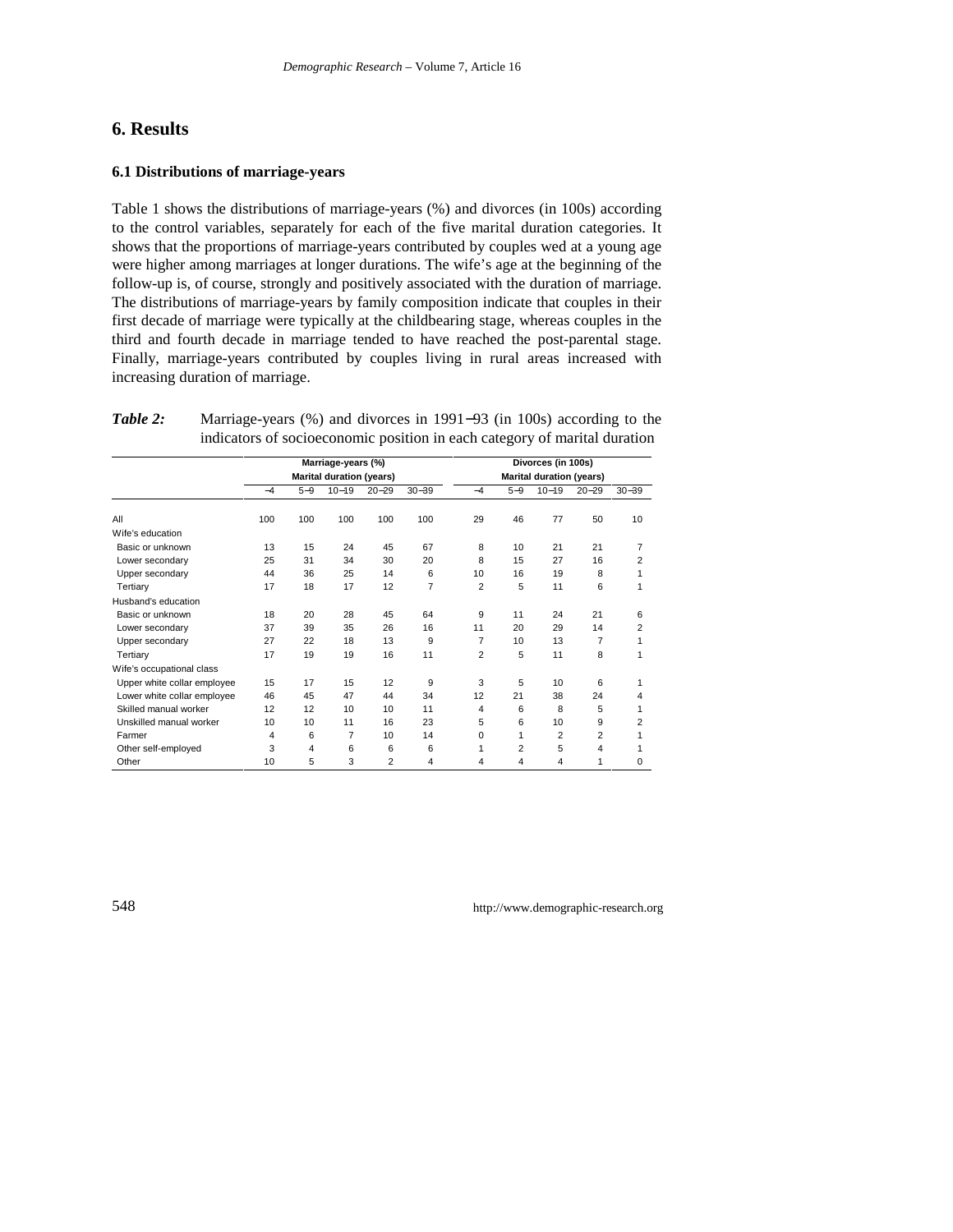# *Table 2 (continued)*

|                              |                |                         | Marriage-years (%)              |                |                         | Divorces (in 100s) |                |                                 |                |                |  |  |  |  |
|------------------------------|----------------|-------------------------|---------------------------------|----------------|-------------------------|--------------------|----------------|---------------------------------|----------------|----------------|--|--|--|--|
|                              |                |                         | <b>Marital duration (years)</b> |                |                         |                    |                | <b>Marital duration (years)</b> |                |                |  |  |  |  |
| Marital duration             | $-4$           | $5 - 9$                 | $10 - 19$                       | $20 - 29$      | $30 - 39$               | $-4$               | $5 - 9$        | $10 - 19$                       | $20 - 29$      | $30 - 39$      |  |  |  |  |
| Husband's occupational class |                |                         |                                 |                |                         |                    |                |                                 |                |                |  |  |  |  |
| Upper white collar employee  | 19             | 21                      | 21                              | 19             | 14                      | 3                  | $\overline{7}$ | 13                              | 10             | 1              |  |  |  |  |
| Lower white collar employee  | 22             | 21                      | 19                              | 19             | 17                      | 6                  | 9              | 15                              | 10             | $\overline{c}$ |  |  |  |  |
| Skilled manual worker        | 28             | 28                      | 28                              | 27             | 26                      | 9                  | 15             | 24                              | 14             | 3              |  |  |  |  |
| Unskilled manual worker      | 15             | 13                      | 12                              | 13             | 14                      | 6                  | 8              | 12                              | 6              | $\overline{c}$ |  |  |  |  |
| Farmer                       | 5              | $\overline{7}$          | 8                               | 10             | 14                      | 0                  | $\mathbf{1}$   | $\overline{2}$                  | $\overline{2}$ | $\mathbf{1}$   |  |  |  |  |
| Other self-employed          | 6              | 8                       | 10                              | 11             | 10                      | $\overline{2}$     | 5              | 10                              | $\overline{7}$ | $\mathbf{1}$   |  |  |  |  |
| Other                        | 6              | $\overline{2}$          | $\mathbf{1}$                    | $\mathbf{1}$   | 6                       | $\overline{2}$     | $\overline{2}$ | 1                               | $\mathbf{1}$   | $\mathbf 0$    |  |  |  |  |
| Wife's economic activity     |                |                         |                                 |                |                         |                    |                |                                 |                |                |  |  |  |  |
| Employed                     | 75             | 76                      | 85                              | 88             | 65                      | 20                 | 35             | 66                              | 44             | 8              |  |  |  |  |
| Unemployed                   | 3              | 3                       | $\overline{2}$                  | $\overline{2}$ | 3                       | 1                  | $\overline{2}$ | 3                               | $\overline{2}$ | 0              |  |  |  |  |
| Student                      | 8              | $\overline{\mathbf{4}}$ | 3                               | $\mathbf{1}$   | 0                       | 3                  | 3              | 3                               | 1              | 0              |  |  |  |  |
| Pensioner                    | 0              | $\mathbf{1}$            | 1                               | 4              | 26                      | 0                  | 0              | 1                               | $\overline{2}$ | $\overline{2}$ |  |  |  |  |
| Other                        | 14             | 17                      | 9                               | 4              | 6                       | 4                  | 6              | 4                               | $\overline{2}$ | $\Omega$       |  |  |  |  |
| Husband's economic activity  |                |                         |                                 |                |                         |                    |                |                                 |                |                |  |  |  |  |
| Employed                     | 90             | 94                      | 94                              | 89             | 58                      | 24                 | 41             | 69                              | 44             | 7              |  |  |  |  |
| Unemployed                   | 4              | 3                       | 3                               | $\overline{2}$ | $\overline{2}$          | $\overline{2}$     | 3              | 4                               | $\overline{2}$ | 0              |  |  |  |  |
| Student                      | 4              | $\overline{2}$          | 1                               | $\overline{0}$ | $\mathbf 0$             | $\overline{2}$     | 1              | 1                               | $\mathbf 0$    | 0              |  |  |  |  |
| Pensioner                    | 1              | $\mathbf{1}$            | $\overline{2}$                  | $\overline{7}$ | 39                      | $\Omega$           | 1              | $\overline{2}$                  | 3              | 3              |  |  |  |  |
| Other                        | 1              | 1                       | $\mathbf{1}$                    | $\mathbf{1}$   | 1                       | 1                  | 1              | 1                               | 1              | 0              |  |  |  |  |
| Wife's income (in 1990)      |                |                         |                                 |                |                         |                    |                |                                 |                |                |  |  |  |  |
| 1 (FIM-49,999)               | 24             | 25                      | 20                              | 17             | 34                      | 9                  | 12             | 13                              | $\overline{7}$ | 3              |  |  |  |  |
| 2 (FIM 50,000-99,999)        | 58             | 54                      | 50                              | 49             | 46                      | 16                 | 25             | 41                              | 25             | 5              |  |  |  |  |
| 3 (FIM 100,000-149,999)      | 15             | 17                      | 23                              | 26             | 16                      | 3                  | $\overline{7}$ | 18                              | 13             | 2              |  |  |  |  |
| 4 (FIM 150,000-199 999)      | $\overline{2}$ | 3                       | 4                               | 5              | 3                       | 0                  | 1              | 3                               | 3              | 0              |  |  |  |  |
| 5 (FIM 200,000-)             | $\mathbf{1}$   | $\mathbf{1}$            | $\overline{2}$                  | $\overline{2}$ | $\mathbf{1}$            | 0                  | 0              | $\overline{2}$                  | 1              | 0              |  |  |  |  |
| Husband's income (in 1990)   |                |                         |                                 |                |                         |                    |                |                                 |                |                |  |  |  |  |
| 1 (FIM-49,999)               | 11             | 7                       | 6                               | 7              | 15                      | 4                  | 5              | $\overline{7}$                  | 4              | $\mathbf{1}$   |  |  |  |  |
| 2 (FIM 50,000-99,999)        | 33             | 27                      | 21                              | 21             | 36                      | 11                 | 14             | 18                              | 10             | 3              |  |  |  |  |
| 3 (FIM 100,000-149,999)      | 39             | 41                      | 40                              | 37             | 27                      | 10                 | 19             | 30                              | 18             | 3              |  |  |  |  |
| 4 (FIM 150,000-199 999)      | 12             | 16                      | 18                              | 18             | 11                      | $\overline{2}$     | 6              | 13                              | 10             | 1              |  |  |  |  |
| 5 (FIM 200,000-)             | 6              | 9                       | 15                              | 17             | 10                      | 1                  | 3              | 9                               | 8              | 1              |  |  |  |  |
| Housing tenure               |                |                         |                                 |                |                         |                    |                |                                 |                |                |  |  |  |  |
| Home owner                   | 63             | 79                      | 88                              | 91             | 92                      | 14                 | 30             | 61                              | 43             | 9              |  |  |  |  |
| Rented                       | 35             | 20                      | 11                              | 8              | 8                       | 15                 | 15             | 15                              | $\overline{7}$ | 1              |  |  |  |  |
| Unknown                      | $\overline{2}$ | 1                       | 1                               | $\mathbf 0$    | $\mathbf 0$             | 0                  | 1              | 1                               | $\Omega$       | 0              |  |  |  |  |
| Housing density              |                |                         |                                 |                |                         |                    |                |                                 |                |                |  |  |  |  |
| Spacious                     | 20             | 15                      | 12                              | 32             | 62                      | 4                  | $\overline{7}$ | 9                               | 14             | 6              |  |  |  |  |
| Normal                       | 65             | 67                      | 73                              | 60             | 32                      | 20                 | 30             | 55                              | 31             | 4              |  |  |  |  |
| Overcrowded                  | 13             | 17                      | 13                              | 7              | $\overline{\mathbf{4}}$ | 5                  | 8              | 11                              | 4              | 0              |  |  |  |  |
| Unknown                      | $\overline{2}$ | $\overline{2}$          | $\overline{2}$                  | $\mathbf{1}$   | $\overline{2}$          | 1                  | $\mathbf{1}$   | 1                               | 1              | $\Omega$       |  |  |  |  |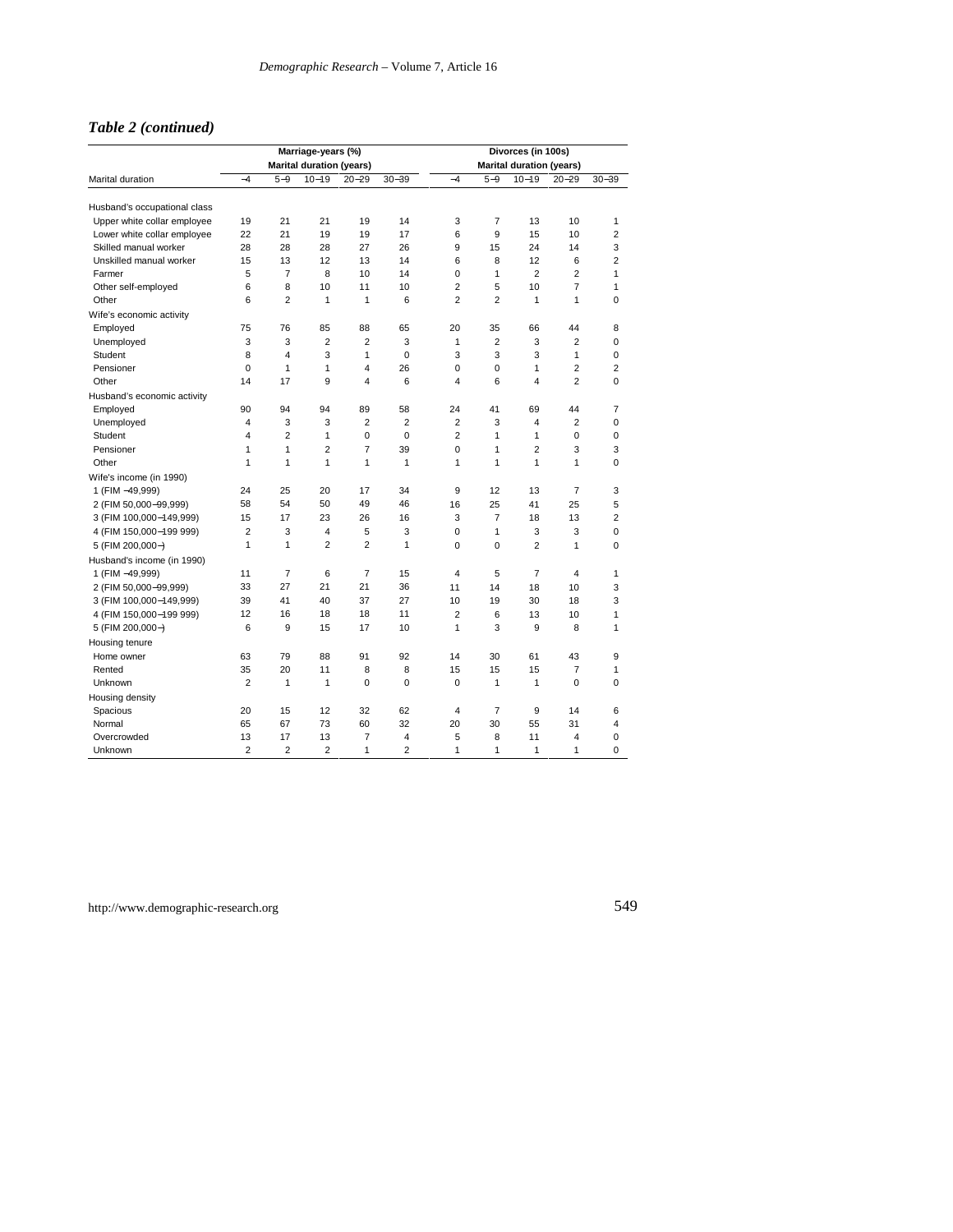Table 2 shows the distribution of marriage-years (%) and divorces (in 100s) by each socioeconomic variable, separately for each category of marital duration. Reflecting the increase in education over birth cohorts, women and men at shorter marital durations tended to have reached higher levels of education than women and men at higher marital durations. As for occupational class, the most significant difference in distributions between the categories of marital duration is that the proportion of marriage-years contributed by farmers increased towards spouses at higher marital duration, who tended to be members of earlier birth and marriage cohorts.

Table 2 also shows that the proportion of marriage-years contributed by couples with employed wives is highest among couples in their second and third decade of marriage. A number of young spouses were still in education. Moreover, during the early years in marriage, some women leave the labor force because they have young children. Note, however, that in later stages of family careers, married women tended to belong to the labor force in equal proportions with their husbands. The proportion of marriage-years contributed by pensioners was highest at high marital durations. Further, women and men tended to have highest incomes at medium durations of marriage. Finally, home-ownership became more prevalent towards higher marital durations and couples that had been married for a long time were likeliest to live in spacious dwellings.

#### **6.2 Duration of marriage and divorce risk**

The usual empirical pattern of divorce by the duration of marriage in Finland is that the divorce rate increases sharply during the first years in marriage and then, after having peaked, declines towards long marital durations (Lindgren and Ritamies 1994, Pitkänen 1986). The pattern was found also in these data (see bottom of Table 1). The risk of divorce was highest for marriages that had lasted 5–9 years and decreased thereafter, reaching a very low level at long marital durations. Note that in this study design, the marriages of shorter durations represented more recent marriage cohorts. Therefore, the higher divorce risk for marriages at shorter durations of marriage during the period studied partly reflects the increase in divorce risk over marriage cohorts.

#### **6.3 Socioeconomic differentials in divorce risk by duration of marriage**

The next step in the analysis was to find out whether the effects of socioeconomic factors on the risk of divorce varied across the five categories of marital duration. The statistical significance of interactions between marital duration and each indicator of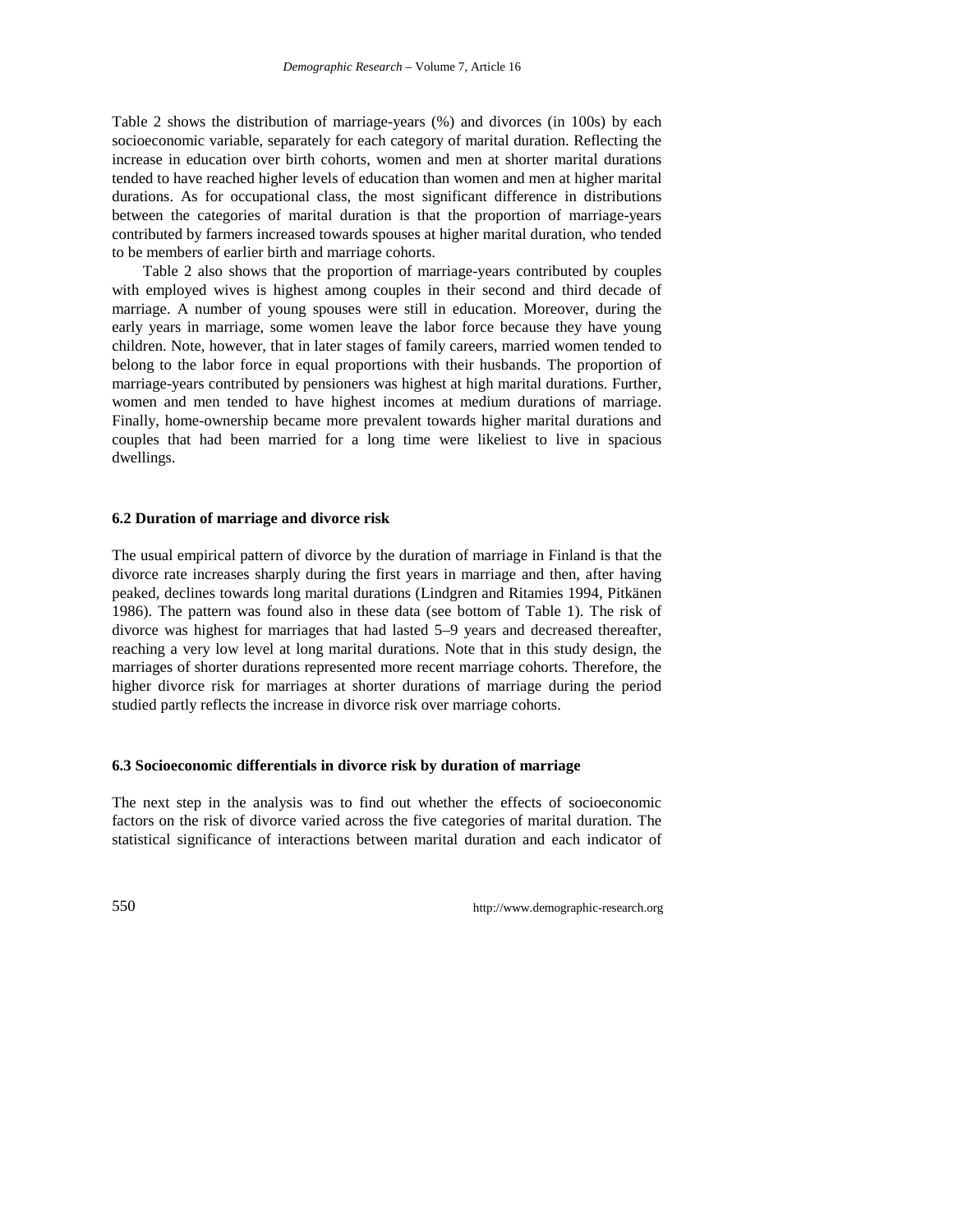socioeconomic position was tested in a model including the main effects of marital duration, the four control variables, and all indicators of the socioeconomic position of spouses, as well as the interactions between each socioeconomic indicator and marital duration. In this model, all but one first order interactions between the socioeconomic indicators and marital duration were statistically significant at one per cent risk level. The one interaction that was not statistically significant was the interaction between husband's occupational class and marital duration ( $p = .132$ ). Note, however, that some of the interactions may be statistically significant because of the large number of observations in the data, and therefore, it is possible that the statistical significance of interactions is not a very useful tool in this case when singling out the interactions that are sizable enough to be important.

|                           |              |          | <b>Marital duration</b> |          |              |          |               |          |              |          |                 |         |                 |            |              |            |  |
|---------------------------|--------------|----------|-------------------------|----------|--------------|----------|---------------|----------|--------------|----------|-----------------|---------|-----------------|------------|--------------|------------|--|
|                           | $-4$ years   |          | $5-9$ years             |          |              |          | $10-19$ years |          |              |          | $20 - 29$ years |         | $30 - 39$ years |            |              |            |  |
|                           | <b>Gross</b> |          | <b>Net</b>              |          | <b>Gross</b> |          | <b>Net</b>    |          | <b>Gross</b> |          | <b>Net</b>      |         | <b>Gross</b>    | <b>Net</b> | <b>Gross</b> | <b>Net</b> |  |
| Wife's education          |              |          |                         |          |              |          |               |          |              |          |                 |         |                 |            |              |            |  |
| Basic or unknown          | 1            |          | 1                       |          | 1            |          | 1             |          | 1            |          | 1               |         | 1               | 1          | 1            | 1          |  |
| Lower secondary           | 0.59         |          | 0.66                    |          | 0.78         |          | 0.84          |          | 0.93         |          | 0.96            |         | 1.11            | 1.11       | 1.18         | 1.15       |  |
| Upper secondary           | 0.39         |          | 0.50                    |          | 0.65         |          | 0.74          |          | 0.88         |          | 0.93            |         | 1.16            | 1.14       | 1.21         | 1.17       |  |
| Tertiary                  | 0.29         | $^\star$ | 0.40                    | $\star$  | 0.45         | $\star$  | 0.54          | $^\star$ | 0.82         | $\star$  | 0.83            | $\star$ | 1.10            | 1.01       | 1.08         | 0.99       |  |
| Husband's education       |              |          |                         |          |              |          |               |          |              |          |                 |         |                 |            |              |            |  |
| Basic or unknown          | 1            |          | 1                       |          | 1            |          | 1             |          | 1            |          | 1               |         | 1               | 1          | 1            | 1          |  |
| Lower secondary           | 0.67         | $\star$  | 0.78                    | $^\star$ | 0.90         | $^\star$ | 0.97          |          | 0.95         |          | 1.00            |         | 1.06            | 1.06       | 1.12         | 1.13       |  |
| Upper secondary           | 0.51         |          | 0.64                    |          | 0.74         |          | 0.85          |          | 0.89         |          | 0.94            |         | 1.07            | 1.01       | 1.30         | 1.34       |  |
| Tertiary                  | 0.30         |          | 0.41                    |          | 0.48         |          | 0.59          |          | 0.71         |          | 0.79            |         | 1.04            | 0.98       | 0.95         | 1.01       |  |
| Wife's occupational class |              |          |                         |          |              |          |               |          |              |          |                 |         |                 |            |              |            |  |
| Upper white collar emp.   | 1            |          | 1                       |          | 1            |          | 1             |          | 1            |          | 1               |         | 1               | 1          | 1            | 1          |  |
| Lower white collar emp.   | 1.37         | $\star$  | 0.96                    |          | 1.35         |          | 0.96          |          | 1.06         |          | 0.91            |         | 0.94            | 0.92       | 0.91         | 0.78       |  |
| Skilled manual worker     | 1.77         | $^\star$ | 1.09                    |          | 1.52         | ×        | 1.04          |          | 1.09         |          | 0.94            |         | 0.90            | 0.90       | 0.92         | 0.84       |  |
| Unskilled manual worker   | 2.05         |          | 1.09                    |          | 1.73         |          | 1.05          |          | 1.15         |          | 0.90            |         | 0.98            | 0.95       | 0.93         | 0.83       |  |
| Farmer                    | 0.52         |          | 0.59                    |          | 0.46         |          | 0.45          |          | 0.43         |          | 0.44            | $\star$ | 0.40            | 0.51       | 0.54         | 0.50       |  |
| Other self-employed       | 2.30         |          | 1.40                    |          | 1.78         |          | 1.18          |          | 1.18         |          | 1.02            |         | 1.05            | 0.99       | 1.36         | 1.15       |  |
| Other                     | 1.39         | $\star$  | 0.95                    |          | 1.63         | $\star$  | 1.04          |          | 1.46         |          | 1.06            |         | 1.19            | 1.04       | 1.40         | 1.18       |  |
| Husband's occupational    |              |          |                         |          |              |          |               |          |              |          |                 |         |                 |            |              |            |  |
| class                     |              |          |                         |          |              |          |               |          |              |          |                 |         |                 |            |              |            |  |
| Upper white collar emp.   | 1            |          | 1                       |          | 1            |          | 1             |          | 1            |          | 1               |         | 1               | 1          | 1            | 1          |  |
| Lower white collar emp.   | 1.44         |          | 0.94                    |          | 1.30         |          | 0.92          |          | 1.21         |          | 1.04            |         | 0.98            | 0.94       | 1.08         | 1.02       |  |
| Skilled manual worker     | 1.70         |          | 0.87                    |          | 1.53         | $^\star$ | 0.92          |          | 1.21         |          | 0.96            |         | 0.96            | 0.91       | 1.00         | 1.02       |  |
| Unskilled manual worker   | 2.16         | $\star$  | 0.99                    |          | 1.74         | $^\star$ | 1.00          |          | 1.46         | $^\star$ | 1.12            |         | 0.98            | 0.92       | 1.21         | 1.25       |  |
| Farmer                    | 0.63         |          | 0.50                    |          | 0.61         |          | 0.64          |          | 0.65         |          | 0.82            |         | 0.51            | 0.71       | 0.78         | 1.13       |  |
| Other self-employed       | 2.05         |          | 1.08                    |          | 1.92         |          | 1.18          |          | 1.48         |          | 1.18            |         | 1.19            | 1.09       | 1.46         | 1.40       |  |
| Other                     | 1.79         |          | 1.05                    |          | 1.77         | ż        | 1.22          |          | 1.91         |          | 0.87            |         | 1.24            | 0.74       | 1.03         | 0.99       |  |

| Table 3: |  |  | Gross <sup>a</sup> and net <sup>b</sup> effects of socioeconomic factors in each category of |  |  |  |
|----------|--|--|----------------------------------------------------------------------------------------------|--|--|--|
|          |  |  | marital duration; relative divorce risks (rate ratios)                                       |  |  |  |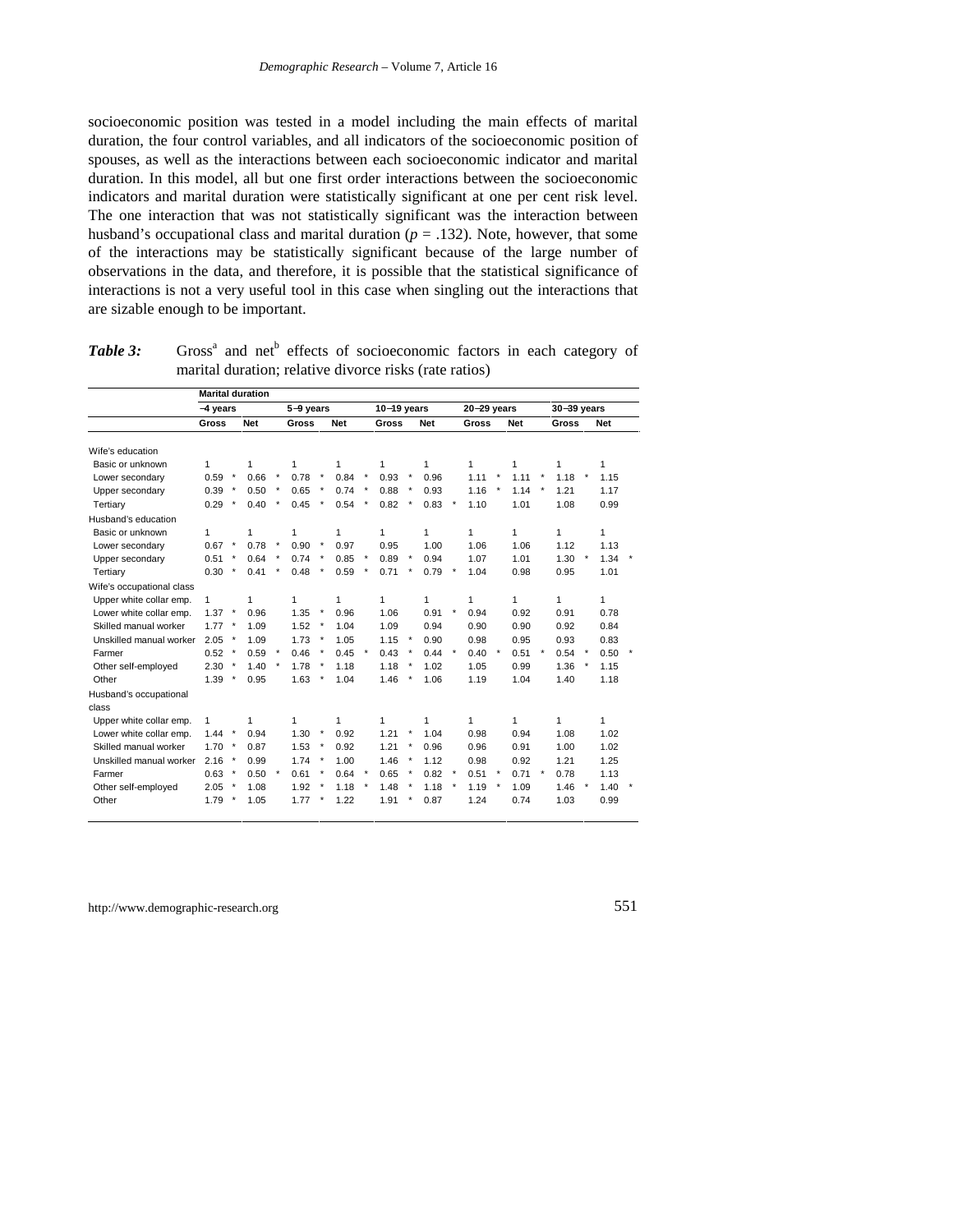### *Table 3 (continued)*

|                          |                      | <b>Marital duration</b> |              |          |              |          |              |          |               |                     |              |            |               |            |              |          |                 |          |                          |         |
|--------------------------|----------------------|-------------------------|--------------|----------|--------------|----------|--------------|----------|---------------|---------------------|--------------|------------|---------------|------------|--------------|----------|-----------------|----------|--------------------------|---------|
|                          | -4 years             |                         |              |          | 5-9 years    |          |              |          | $10-19$ years |                     |              |            | $20-29$ years |            |              |          | $30 - 39$ years |          |                          |         |
|                          | Gross                |                         | <b>Net</b>   |          | Gross        |          | Net          |          | Gross         |                     | Net          |            | Gross         |            | <b>Net</b>   |          | Gross           |          | Net                      |         |
| Wife's economic activity |                      |                         |              |          |              |          |              |          |               |                     |              |            |               |            |              |          |                 |          |                          |         |
| Employed                 | $\mathbf{1}$         |                         | 1            |          | 1            |          | 1            |          | 1             |                     | $\mathbf{1}$ |            | 1             |            | 1            |          | 1               |          | 1                        |         |
| Unemployed               | 1.65                 | $^\star$                | 1.32         | $^\star$ | 1.51         |          | 1.22         | $^\star$ | 1.34          | $^{\star}$          | 1.16         | $\star$    | 1.58          |            | 1.43         | $^\star$ | 1.13            |          | 1.11                     |         |
| Student                  | 0.92                 |                         | 1.09         |          | 1.18         |          | 1.15         |          | 1.35          |                     | 1.23         |            | 1.28          |            | 1.12         |          | 2.41            | $\star$  | 1.72                     |         |
| Pensioner                | 2.55                 |                         | 1.36         |          | 1.53         | $\star$  | 0.95         |          | 1.51          |                     | 1.28         | $^\star$   | 1.22          | $^\star$   | 1.19         |          | 1.12            |          | 1.12                     |         |
| Other                    | 1.20                 | $^\star$                | 0.97         |          | 0.88         |          | 0.75         | $\star$  | 0.69          |                     | 0.66         |            | 0.77          |            | 0.75         | $\star$  | 0.79            |          | 0.79                     |         |
| Husband's economic       |                      |                         |              |          |              |          |              |          |               |                     |              |            |               |            |              |          |                 |          |                          |         |
| activity                 |                      |                         |              |          |              |          |              |          |               |                     |              |            |               |            |              |          |                 |          |                          |         |
| Employed                 | 1                    |                         | 1            |          | 1            |          | 1            |          | 1             |                     | 1            |            | 1             |            | 1            |          | 1               | $^\star$ | 1                        | $\star$ |
| Unemployed               | 1.71                 | $^\star$                | 1.37         | $\star$  | 1.81         | $\star$  | 1.47         | $\star$  | 1.94          | $\star$<br>$^\star$ | 1.63         | $^{\star}$ | 1.85          | $^{\star}$ | 1.65         | $\star$  | 1.64            |          | 1.62                     |         |
| Student                  | 1.06                 |                         | 1.02         |          | 1.10         |          | 0.75         |          | 1.65          |                     | 1.57         |            | 1.98          |            | 2.12         |          |                 |          | $\overline{\phantom{0}}$ |         |
| Pensioner                | 2.31<br>3.19         | $^\star$                | 1.38<br>2.37 | $^\star$ | 1.90<br>2.20 | $^\star$ | 1.26<br>1.58 | $^\star$ | 1.68<br>2.31  | $\star$             | 1.34<br>1.56 | $\star$    | 1.23<br>2.24  | $\star$    | 1.16<br>1.57 | $\star$  | 1.07<br>1.84    | $\star$  | 1.07                     |         |
| Other                    |                      |                         |              |          |              |          |              |          |               |                     |              |            |               |            |              |          |                 |          | 1.64                     |         |
| Wife's income            |                      |                         |              |          |              |          |              |          |               |                     |              |            |               |            |              |          |                 |          |                          |         |
| 1 (lowest)               | $\mathbf{1}$<br>0.94 |                         | 1<br>1.02    |          | 1            |          | 1            |          | 1<br>1.10     | $^\star$            | 1            |            | 1             |            | 1<br>1.06    |          | 1<br>1.07       |          | 1                        |         |
| 2<br>3                   | 0.85                 | $\star$                 | 1.19         | $^\star$ | 0.96<br>0.93 |          | 0.99<br>1.18 | $\star$  | 1.16          | $^\star$            | 1.07<br>1.25 | $^\star$   | 1.06<br>1.09  |            | 1.11         |          | 1.18            |          | 1.13<br>1.23             |         |
| 4                        | 0.87                 |                         | 1.51         | $^\star$ | 0.85         |          | 1.32         | $\star$  | 1.14          | $^\star$            | 1.31         | $^\star$   | 1.23          | $^\star$   | 1.23         |          | 1.08            |          | 1.07                     |         |
| 5 (highest)              | 0.94                 |                         | 1.71         | $\star$  | 0.86         |          | 1.38         | $\star$  | 1.27          | $^\star$            | 1.53         | $\star$    | 1.10          |            | 1.10         |          | 1.11            |          | 1.08                     |         |
| Husband's income         |                      |                         |              |          |              |          |              |          |               |                     |              |            |               |            |              |          |                 |          |                          |         |
| 1 (lowest)               | $\mathbf{1}$         |                         | 1            |          | 1            |          | 1            |          | 1             |                     | 1            |            | 1             |            | 1            |          | $\mathbf{1}$    |          | 1                        |         |
| $\overline{2}$           | 0.89                 | $\star$                 | 1.04         |          | 0.77         | $\star$  | 0.82         | $^\star$ | 0.71          |                     | 0.75         |            | 0.66          | $\star$    | 0.71         |          | 0.84            |          | 0.89                     |         |
| 3                        | 0.73                 |                         | 0.95         |          | 0.67         | $\star$  | 0.79         |          | 0.60          |                     | 0.68         |            | 0.59          |            | 0.65         |          | 0.81            | $\star$  | 0.88                     |         |
| 4                        | 0.62                 | $\star$                 | 0.99         |          | 0.57         |          | 0.78         |          | 0.56          |                     | 0.68         |            | 0.65          |            | 0.70         |          | 0.89            |          | 0.95                     |         |
| 5 (highest)              | 0.53                 |                         | 0.94         |          | 0.54         |          | 0.83         |          | 0.51          |                     | 0.68         |            | 0.59          |            | 0.63         |          | 0.73            |          | 0.78                     |         |
| Housing tenure           |                      |                         |              |          |              |          |              |          |               |                     |              |            |               |            |              |          |                 |          |                          |         |
| Home owner               | 1                    |                         | 1            |          | 1            |          | 1            |          | 1             |                     | 1            |            | 1             |            | 1            |          | 1               |          | 1                        |         |
| Rented                   | 1.54                 |                         | 1.35         |          | 1.54         |          | 1.37         |          | 1.69          |                     | 1.52         |            | 1.46          |            | 1.41         |          | 1.19            |          | 1.18                     |         |
| Unknown                  | 1.11                 |                         | 1.04         |          | 1.21         |          | 1.02         |          | 1.36          |                     | 1.32         |            | 1.13          |            | 1.05         |          | 0.70            |          | 0.66                     |         |
| Housing density          |                      |                         |              |          |              |          |              |          |               |                     |              |            |               |            |              |          |                 |          |                          |         |
| Spacious                 | $\mathbf{1}$         |                         | 1            |          | 1            |          | 1            |          | 1             |                     | 1            |            | 1             |            | 1            |          | 1               |          | 1                        |         |
| Normal                   | 1.23                 |                         | 1.05         |          | 1.14         |          | 0.99         |          | 1.13          |                     | 1.00         |            | 0.97          |            | 0.95         |          | 1.01            |          | 1.02                     |         |
| Overcrowded              | 1.35                 | $^\star$                | 1.09         |          | 1.36         | $^\star$ | 1.07         |          | 1.40          | $^\star$            | 1.12         | $\star$    | 1.01          |            | 0.93         |          | 0.85            |          | 0.85                     |         |
| Unknown                  | 1.07                 |                         | 0.90         |          | 1.57         | $^\star$ | 1.33         | $^\star$ | 1.13          |                     | 0.94         |            | 1.03          |            | 0.96         |          | 0.98            |          | 1.00                     |         |

<sup>a</sup> Gross effect = Only the control variables (wife's age at marriage, wife's age, family composition, and degree of urbanization) are controlled for.

 $b$  Net effect = The control variables as well as all other indicators of socioeconomic position are controlled for.

– No divorces; result not shown.

95% confidence interval does not include 1.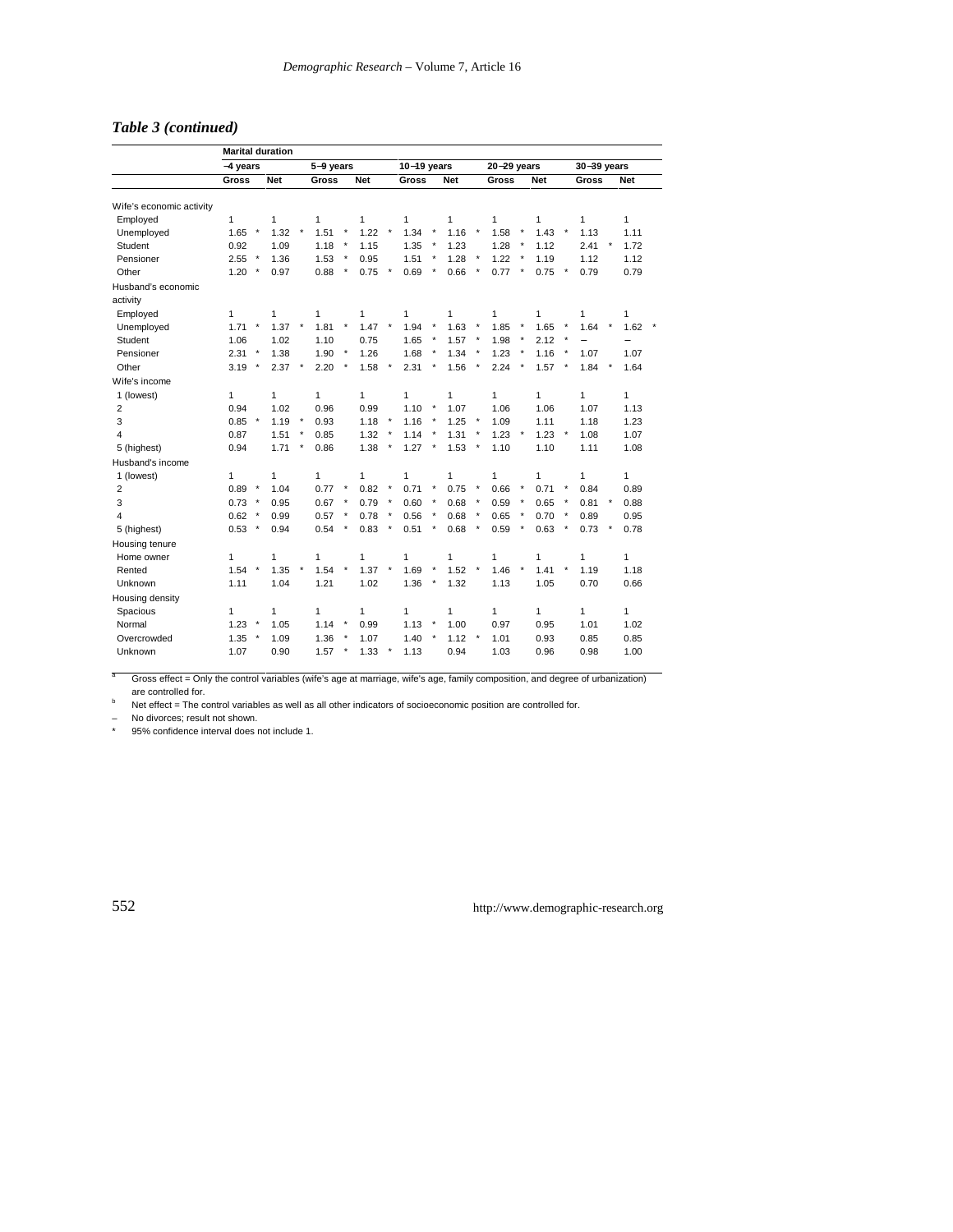In order to see how the effects of socioeconomic factors on the risk of divorce varied with the duration of marriage in these data, separate models describing the associations between the socioeconomic variables and the risk of divorce were fitted for each category of marital duration. Table 3 shows the gross and net effects of each socioeconomic factor by the duration of marriage. The gross effects are from models including the four control variables as well as one of the indicators of the socioeconomic position of spouses. The net effects are from models including the four control variables as well as all 10 indicators of the socioeconomic position of spouses. Separately for each category of marital duration, the first category of each explanatory factor was taken as the reference category with a relative divorce risk of one.

In the interpretation of the findings, an underlying assumption is that the socioeconomic factors constitute a "causal chain" running from the level of education through occupational class, economic activity, and income to housing tenure and housing density, and that each socioeconomic factor may influence divorce risk "directly" or through more proximate socioeconomic factors. The net effect models are assumed to show the direct effect of each socioeconomic factor.

The spouses' levels of formal education showed a very different pattern in the first years of marriage than after several decades of marriage. In marriages of short duration, wife's and husband's levels of education had very strong and negative net effects on the risk of divorce. In contrast, among wives and husbands in their third or fourth decade in marriage, divorce risk was highest for the wives and husbands who had completed secondary education. The gross and net effects of spouses' education differed from each other only slightly, implying that the other socioeconomic factors mediated only a small part of the effect of spouses' education on the risk of divorce.

The gross effect models for wife's and husband's occupational class showed that there were consistent and substantial differences in divorce risk between white-collar employee and manual worker groups, but only in marriages of shortest durations. Especially among couples in their first decade of marriage, the divorce risks for the two manual worker groups were higher than for the two white-collar employee groups. Further, the divorce risk for unskilled manual workers was higher than for skilled manual workers, and the divorce risk for lower white-collar employees was higher than for upper white-collar employees. In contrast, among couples in their third or fourth decade of marriage, there were no consistent differences in divorce risk between whitecollar employee and manual worker groups.

An earlier Finnish study (Jalovaara 2001) showed that the differences in divorce risk between white-collar employee and manual worker groups are largely explained by spouses' education. In accord with this, in the net effects model, there were no consistent differences in divorce risk between white-collar employee and manual worker groups even in the marriages of shortest durations.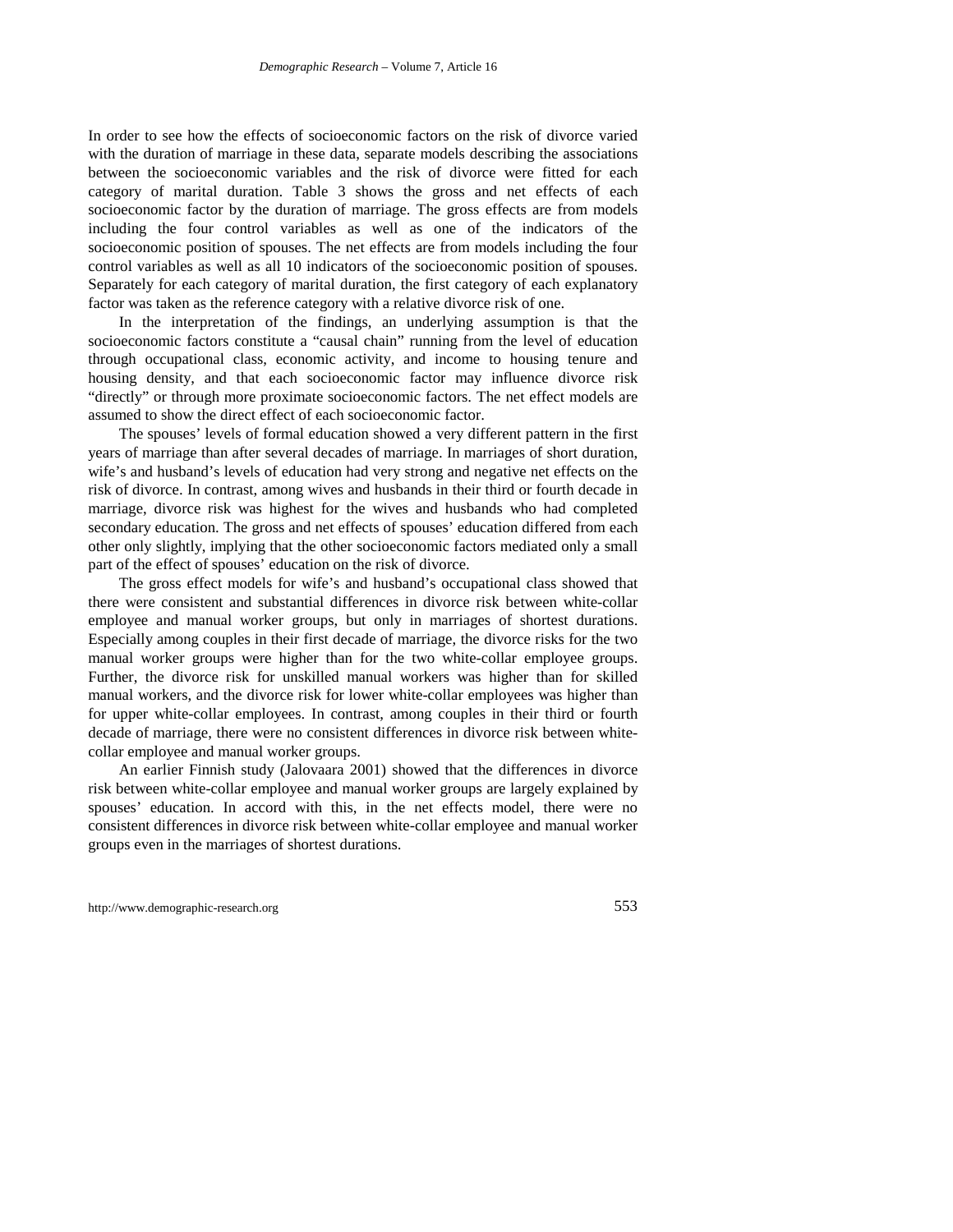Nevertheless, in almost all duration segments, farmers differed from other occupational groups with their notably low divorce risk – also when the other socioeconomic factors were considered. (The relative divorce risk for farmer husbands was higher than for farmer wives. However, farmer husbands tend to have farmer wives, and therefore, the result for farmer husbands, controlling for the wife's farmer status, is probably not interesting.) Further, the gross effect models showed that the divorce risk for selfemployed spouses (other than farmers) was comparatively high in almost all categories of marital duration.

The gross and net effects of spouses' economic activity differed from each other to some extent. This could be taken to signify that the preceding socioeconomic factors (that is, socioeconomic factors that came first in the causal chain, namely education and occupational class) partly explain the differences in divorce risk by spouses' economic activities, and the more proximate socioeconomic variables (especially income) mediate some of the effect of spouses' economic activities on the risk of divorce. Still, wife's and husband's economic activities also had substantial net effects on the risk of divorce.

Overall, the net effects of spouses' economic activity were similar at all marital durations. For instance, a spouse, and especially the husband being unemployed (or the husband being on the group "other") increased divorce risk as compared to employed spouses at all marital durations. Further, as compared to employed women, the wife being in the category "other" (including women performing domestic work full-time) lowered the risk of divorce in all but the very first duration segment.

However, the gross effect models for wife's and husband's economic activity showed that the divorce risks for students at high marital durations as well as for pensioners at relatively early marital durations were comparatively high, whereas the divorce risks for students at early durations and for pensioners at late marital durations were not particularly high.

The gross effect models for wife's income show rather small and inconsistent differences in the risk of divorce. The association between wife's income and divorce risk became more consistently positive when the other components of spouses' socioeconomic position were considered. The net effect models show that wife's income was rather consistently and positively related to the risk of divorce at early as well as longer marital durations. (The only exception to the consistent pattern concerned wives who were at high marital durations and had very high incomes. These groups were, however, very small.)

The gross effect models for husband's income show that at all marital durations, the divorce risk for husbands in the lowest income category was comparatively high, and divorce risk was negatively and consistently associated with the husband's income, especially in marriages of relatively short duration. In the net effect models, the differences in divorce risk by husband's income are smaller that in the gross effect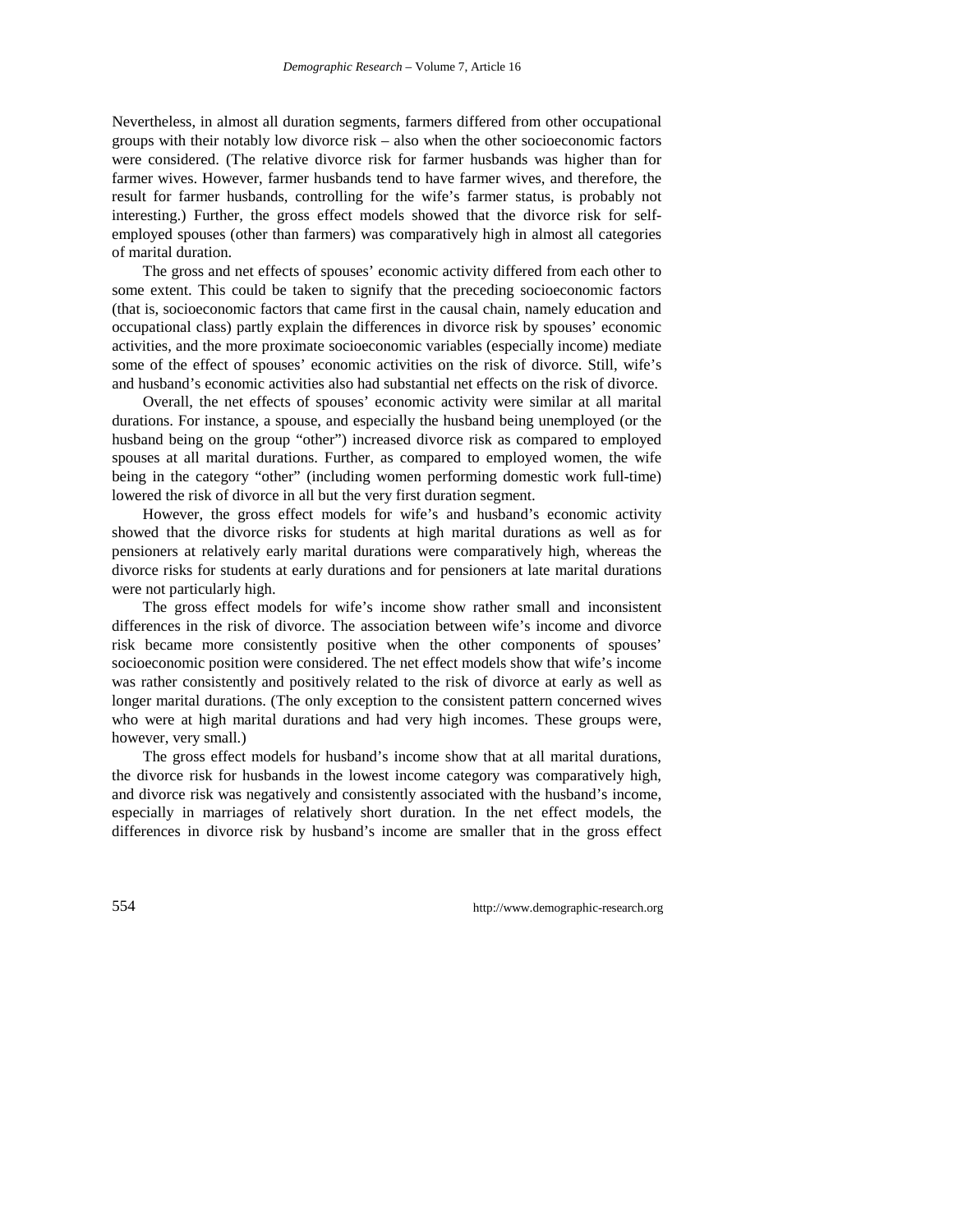models. This may be taken to signify that the preceding socioeconomic factors partly explain the differences in divorce risk by husband's income, and the more proximate socioeconomic variables (that is, those related to housing) partly mediate its effect. Nevertheless, the net effect models also show that the husband having a low income increased the risk of divorce, most clearly, however, in marriages at medium durations.

In the very shortest and the very longest marriages, the net effect of husband's income was somewhat less clear. To see whether this was attributable to the comparatively low proportions of employed husbands in the shortest and the longest marriages, the same models were fitted to data including only the couples with employed husbands. As for marriages that had lasted for less than 5 years, the restriction to couples with employed husbands changed the result very little, and, as for the longest marriages, the restriction made the effect somewhat more consistently negative (see Table 4). Note, however, that the 95% confidence intervals are wide.

|                  |                                    | <b>Marital duration</b>       |                                    |                               |
|------------------|------------------------------------|-------------------------------|------------------------------------|-------------------------------|
|                  |                                    | -4 years                      |                                    | $30 - 39$ years               |
|                  | <b>Relative</b><br>divorce<br>risk | 95%<br>confidence<br>interval | <b>Relative</b><br>divorce<br>risk | 95%<br>confidence<br>interval |
| Husband's income |                                    |                               |                                    |                               |
| 1 (lowest)       |                                    |                               |                                    |                               |
|                  | 0.98                               | $(0.83 - 1.16)$               | 0.80                               | $(0.56 - 1.12)$               |
| 3                | 0.93                               | $(0.78 - 1.10)$               | 0.84                               | $(0.60 - 1.19)$               |
| 4                | 0.99                               | $(0.80 - 1.21)$               | 0.82                               | $(0.57 - 1.18)$               |
| 5 (highest)      | 0.93                               | $(0.71 - 1.22)$               | 0.63                               | (0.43–0.95)                   |

| Table 4: | Net effects <sup>a</sup> of husband's income for the very shortest and the very longest |  |  |  |  |
|----------|-----------------------------------------------------------------------------------------|--|--|--|--|
|          | marriages; couples with employed husbands; relative divorce risks                       |  |  |  |  |
|          | (rate ratios)                                                                           |  |  |  |  |

Net effect = the control variables as well as all other indicators of socioeconomic position are controlled for. The sub-sample of couples with employed husbands includes ca. 160 thousand marriage-years of duration 0−4 years and ca. 255 thousand marriage-years of duration 30−39 years.

The gross effect models for housing tenure show that the divorce risk for renters was higher than that for home-owners at all marital durations. The difference in divorce risk between renters and home-owners slightly diminished when the other socioeconomic factors were controlled for, implying that the difference is to some extent attributable to the generally higher socioeconomic position of home-owners. Still, the net effect models also indicate that home-ownership decreased the risk of divorce at all marital durations.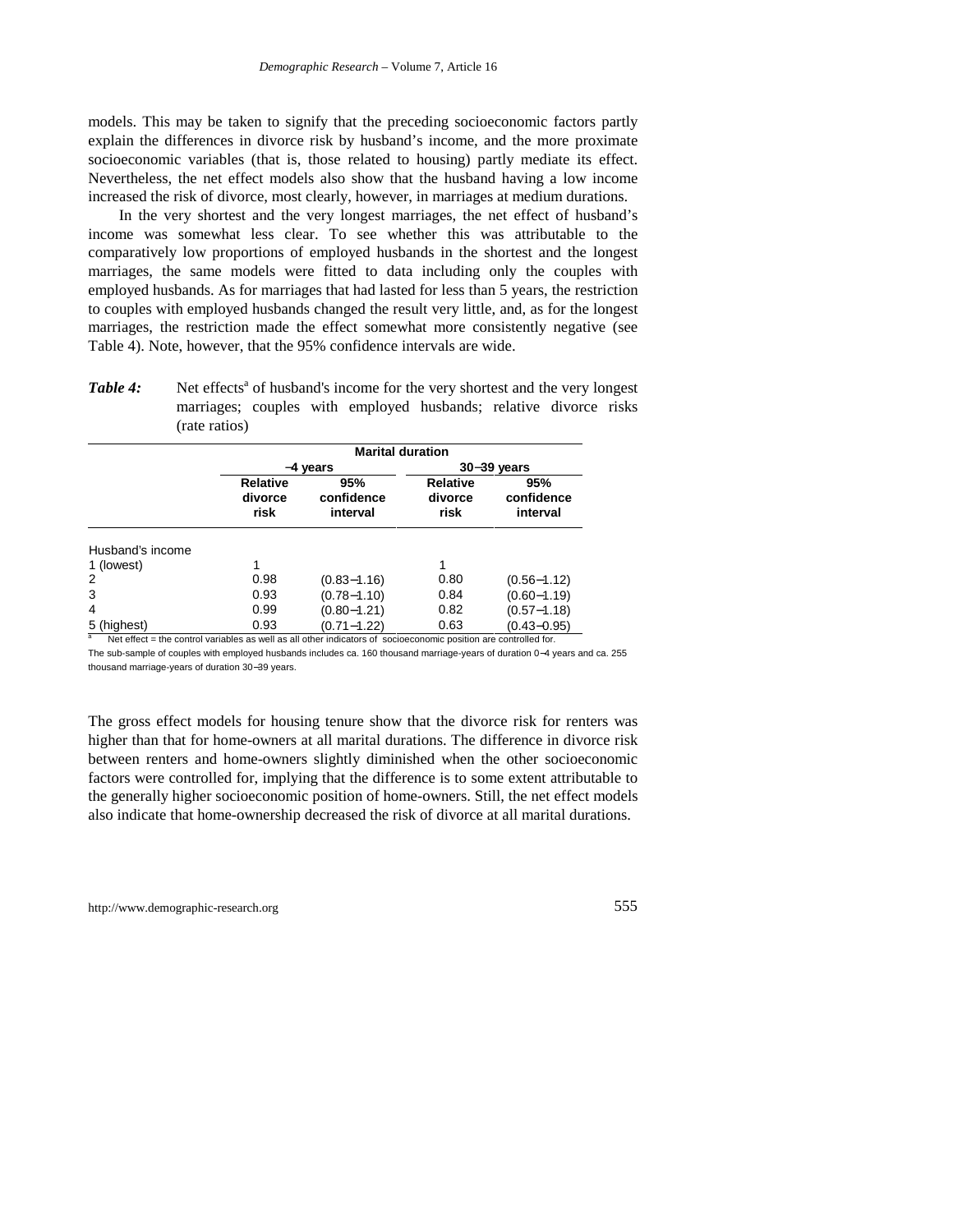The gross effect models for housing density indicate that divorce risk increased with increasing housing density, but only among couples in their first or second decade in marriage. However, the differentials in divorce risk by housing density are explained by preceding socioeconomic factors, and the net effects of housing density show no direct effect of housing density on the risk of divorce in any of the duration segments.

### **7. Discussion**

Using register-based data on Finnish women and men in their first marriages intact at the end of 1990 followed up for divorce between 1991 and 1993, this study explored the possibility that the effect of the socioeconomic position of spouses on the risk of divorce varies in marriages of various marital durations (up to the  $40<sup>th</sup>$  anniversary of the wedding). Many socioeconomic factors, including spouses' unemployment, wife's income and employment, home-ownership, and the fact that the spouses were farmers were found to have similar effects on the risk of divorce in marriages of various durations. In contrast, the previously reported consistent differences in divorce risk between educational groups on one hand and between white-collar employee and manual worker groups on the other (Finnäs 2000, Jalovaara 2001) were found to be specific to marriages of relatively short duration. The findings are generally in line with those from the United States indicating that (wife's) education is a more important predictor of marital disruption at early marital durations (Morgan and Rindfuss 1985, South 2001, South and Spitze 1986), whereas the effects of such factors as spouses' employment, income, and material assets remain similar over marital careers (Booth et al. 1986, South and Spitze 1986, White and Booth 1991).

Prior research has reported that in Finland, the wife being a homemaker decreases the risk of divorce as compared to the wife being employed, but at the same time, both wife's and husband's unemployment increases the risk of divorce as compared to the spouses being employed (Jalovaara 2001, in press). The present study shows that the effects of spouses' employment and unemployment are similar in marriages of various durations.

The high divorce risks for pensioners and students were found to be specific to the marital durations where these statuses are unusual. That is, divorce risk was high for pensioners only at short and for students only at long marital durations. Note that the reasons for being a pensioner vary with age and consequently, with marital duration: The youngest pensioners tend to have retired from work because of poor health. Note, however, that these two interactions contribute to the understanding of very few divorces. For instance, among couples in their third decade in marriage, there were only 80 divorces for wives and 21 divorces for husbands who were students, and among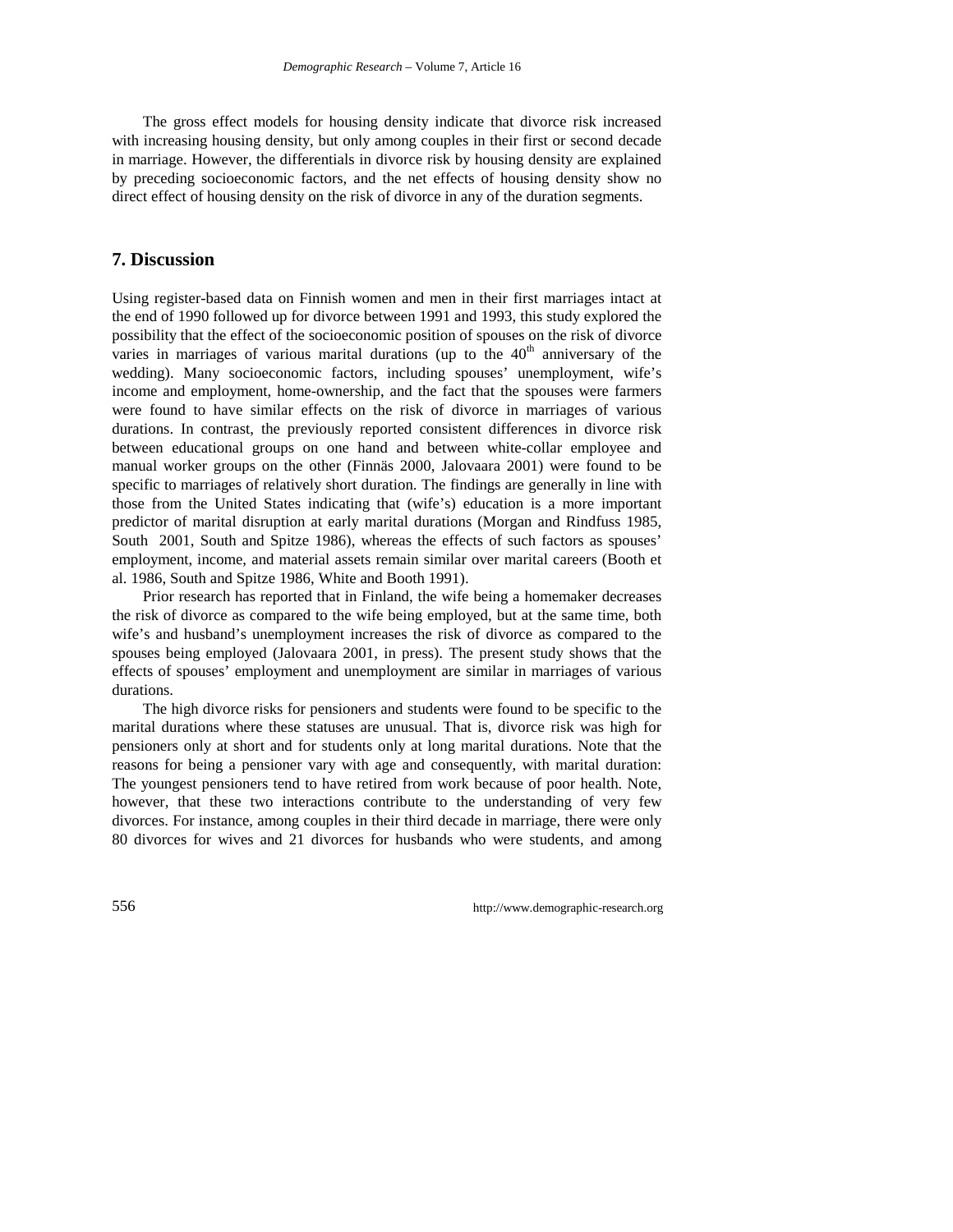marriages that had lasted for less than 5 years, there were only 20 divorces to wives and 29 divorces to husbands who were pensioners.

The results indicate that overall, wife's high income increases the risk of divorce irrespective of the duration of marriage. Husband's high income was found to decrease the risk of divorce especially in marriages of medium durations. Particularly in the very shortest marriages, the net effect of husband's income was weak and inconsistent, and this was not attributable to the comparatively low proportions of employed husbands at this marital duration. It is possible that income is a comparably poor indicator of a young husband's personal characteristics and efforts, even if the husband is employed.

As compared to home-owners, the fact that the couple lived in a rented dwelling increased the risk of divorce irrespective of the duration of marriage. The lack of interaction with the duration of marriage is an unexpected finding, in that at longer marital durations, where home-ownership is highly prevalent, renters could be expected to be more strongly selected than in shorter marital durations in terms of factors predictive of divorce (such as a lowered expectation for the continuity of the marriage).

At the same time as the other socioeconomic factors exerted similar effects on the risk of divorce in almost all marital duration segments, wife's and husband's education and occupational class showed different patterns in shorter and longer marriages. Among marriages of short duration, the risk of divorce was strongly and negatively associated with the wife's and husband's level of formal education, whereas among marriages of comparatively long duration, divorce risk was highest for spouses having attained a secondary level education, even when such factors as spouses' economic activity and income were considered. Further, the high divorce risk for manual workers as compared to white-collar employees was specific to marriages of shortest durations.

There are several potential explanations for these interactions. Firstly, the low divorce risk for spouses with high education and occupational position may be partly specific to the recent (birth and marriage) cohorts. During the increase in divorce in the early  $20<sup>th</sup>$  century, divorce became an option not just for the wealthiest people, but for members of all social strata (Phillips 1991). However, even in 1946−47 in Finland, the divorce rate was much higher among men in professional occupations than among urban workers and lower white-collar employees (Allardt 1952, pp. 165−166). To the extent that the turn of the socio-structural divorce risk gradient from positive to negative is recent and it occurs at least partly over cohorts, it is one potential explanation for the failure to find negative educational and occupational divorce risk gradients for the longest marriages intact at the end of 1990.

Secondly, the differential educational distributions in the various birth cohorts might account for the diverse effects of education in marriages of shorter and longer duration. Owing to the general increase in education over cohorts, spouses at early marital durations tend to be more highly educated than spouses at long durations of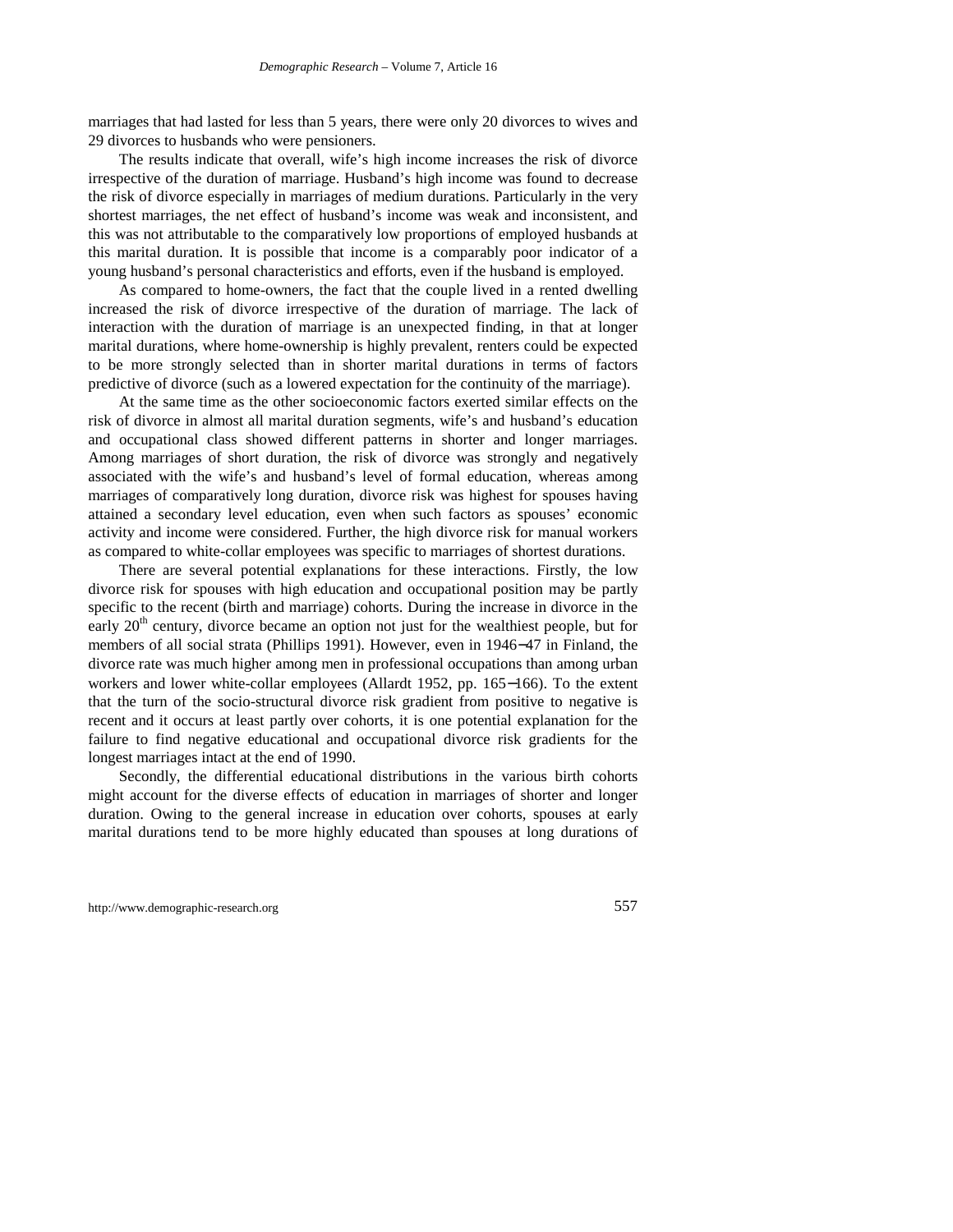marriage. Further, within a given birth cohort, spouses in marriages of short duration tend to be more highly educated, because the highly educated tend to marry at a later age. Therefore, it could be argued that the significance of having reached a certain educational level varies between spouses at various marital durations (see Hoem 1997<sup>1</sup>). Among spouses in the longest marriages, those having no education beyond the basic level are the majority, whereas among spouses in the shortest marriages, they are much fewer and perhaps more strongly selected in terms of factors predictive of high marital instability.

However, the differences in divorce risk between white-collar employees and manual workers also declined with duration, although the differences between marital duration segments in distributions into these occupational classes were relatively modest. This suggests that explanations based on differential distributions may not be important.

Thirdly, the interactions between marital duration and education on one hand and between marital duration and occupational class on the other may also reflect genuine change across the phases of marital lives. Perhaps supporting this possibility, research from the United States that has followed successive cohorts of marriages as they are initiated reports that the negative impact of wife's education on the risk of marital disruption disappears or turns positive with increasing marital duration (South 2001). Note that in longer marriages, the risk of divorce was highest for both husbands and wives with a secondary level education, and controlling for economic activity and income had little effect on the pattern. This finding lends little support to the hypothesis that in long marriages, highly educated women were likely to divorce because they have better chances of finding employment and having a high income.

The fourth and final potential explanation for the interactions is selective attrition, whereby differentials in divorce risk by a given permanent divorce-promoting characteristic decline or even reverse with the duration of marriage because marriages susceptible to that characteristics are selected out of the total pool of marriages at a higher rate than other marriages (see South and Spitze 1986, FN 6, Vaupel and Yashin 1985/1993). Given high rates of divorce during the first decades of marriage and the very strong effects of education and occupational class in marriages of short durations, selective attrition may be an important explanation for the differential divorce risk gradients for education and occupational class in shorter and longer marriages.

In sum, the effects of spouses' employment and unemployment, wife's income, and home-ownership on the risk of divorce were similar at very different marital durations. This suggests that prior findings concerning the effects of these factors on the risk of divorce can be largely generalized to couples at different marital durations as well as to recent cohorts. The effects of spouses' employment, wife's income, and homeownership are very pervasive in that they manifest themselves among young men and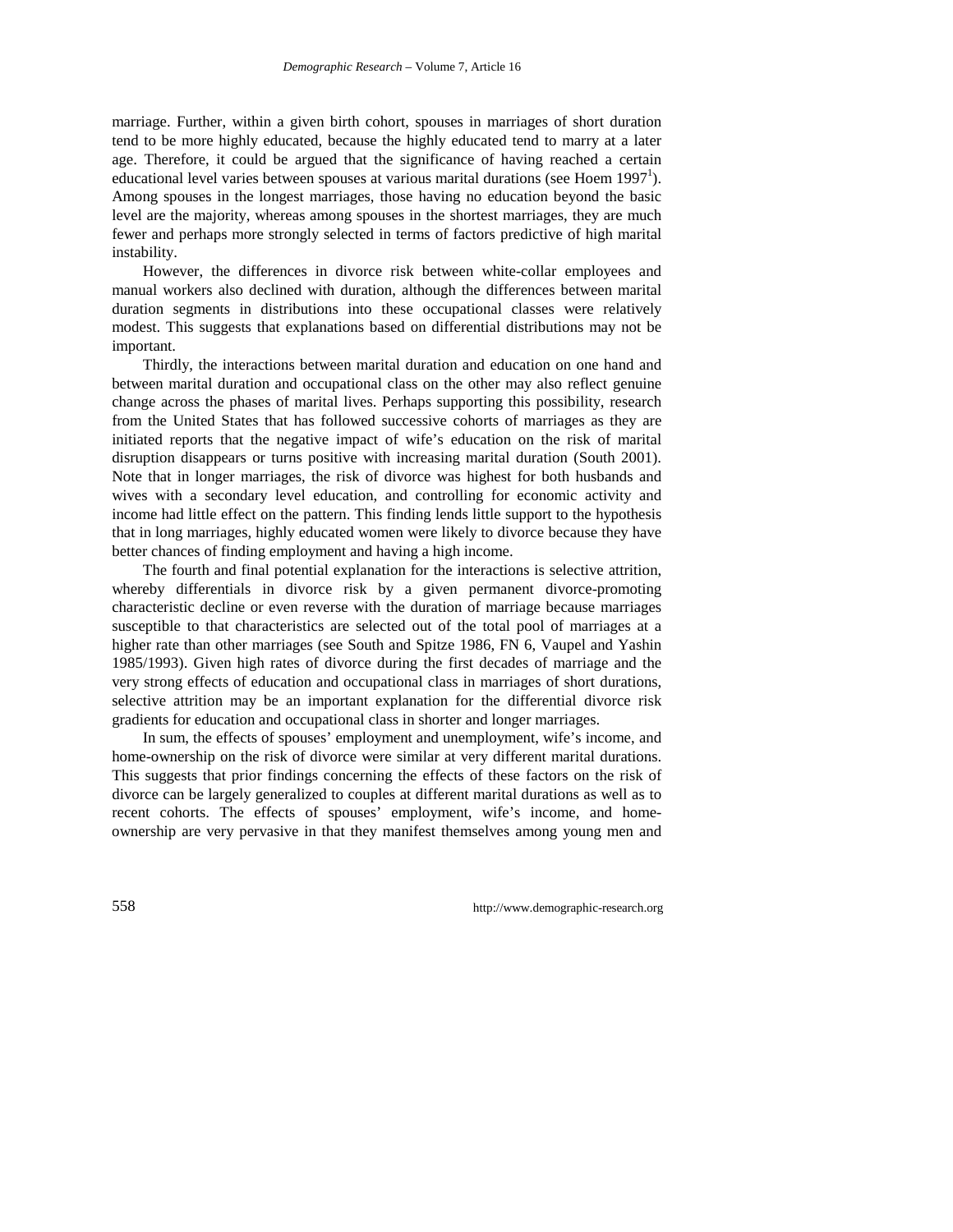women among whom economic difficulties and the lack of material assets are commonplace and often temporary, as well as among men and women who have been together for decades and who are thought to be tied together by many kinds of tangible and intangible bonds that make a divorce costly. The pervasive nature of the effects of these factors highlights their importance as antecedents of divorce.

However, when measured in terms of wife's and husband's level of formal education and occupational class, an inverse association between the socioeconomic position of spouses and the risk of divorce was found only in the marriages of relatively short duration. These findings suggest that empirical research and the exchange-based theories concerning antecedents of divorce may need specification according to marital duration. The finding for occupational class suggests that the presence of differential educational distributions in the various birth cohorts is not a very likely explanation for the differential effects of education in shorter and longer marriages. It is likely that the interactions are partly related to developmental changes in marriages over the individual and marital life courses, and partly to differences between cohorts. A marked disadvantage of the present analysis was that it was based on a left-truncated study population and therefore, the effects of marital duration were confounded with the effects of cohort membership. A data set covering cohorts of marriages from the time they are initiated would allow patterns related to duration and cohort to be disentangled, and this in turn would greatly facilitate the interpretation of the interactions between temporal and socioeconomic determinants of divorce. Finally, the results of this study suggested that selective attrition may be an important factor in explaining the interactions between the duration of marriage and the socioeconomic factors. The cohort approach would also allow the importance of selective attrition to be estimated.

### **Acknowledgements**

The author wishes to thank Statistics Finland for permission to use their data, Jari Hellanto for his assistance in compiling the data set, as well as Tapani Valkonen, Pekka Martikainen, and Gigi Santow for their helpful comments on earlier versions of this article.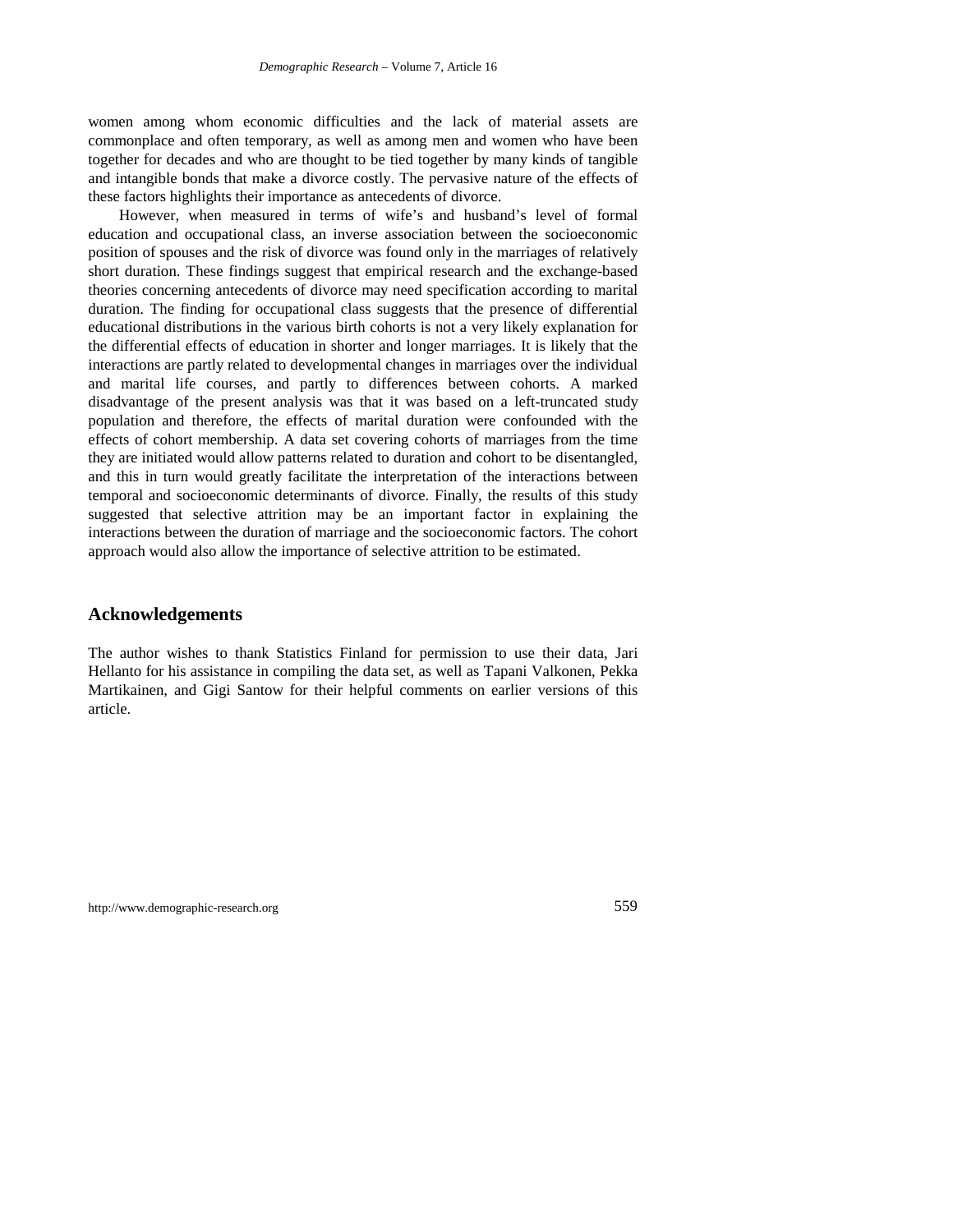# **Notes**

1. Hoem (1997) reported that the increase in divorce between 1980 and 1990 in Sweden had been concentrated in women with lower educational attainments. This was interpreted to mean, among other things, that with the general increase in education in Sweden, the lower educational categories have become increasingly over-represented by more divorce-prone women.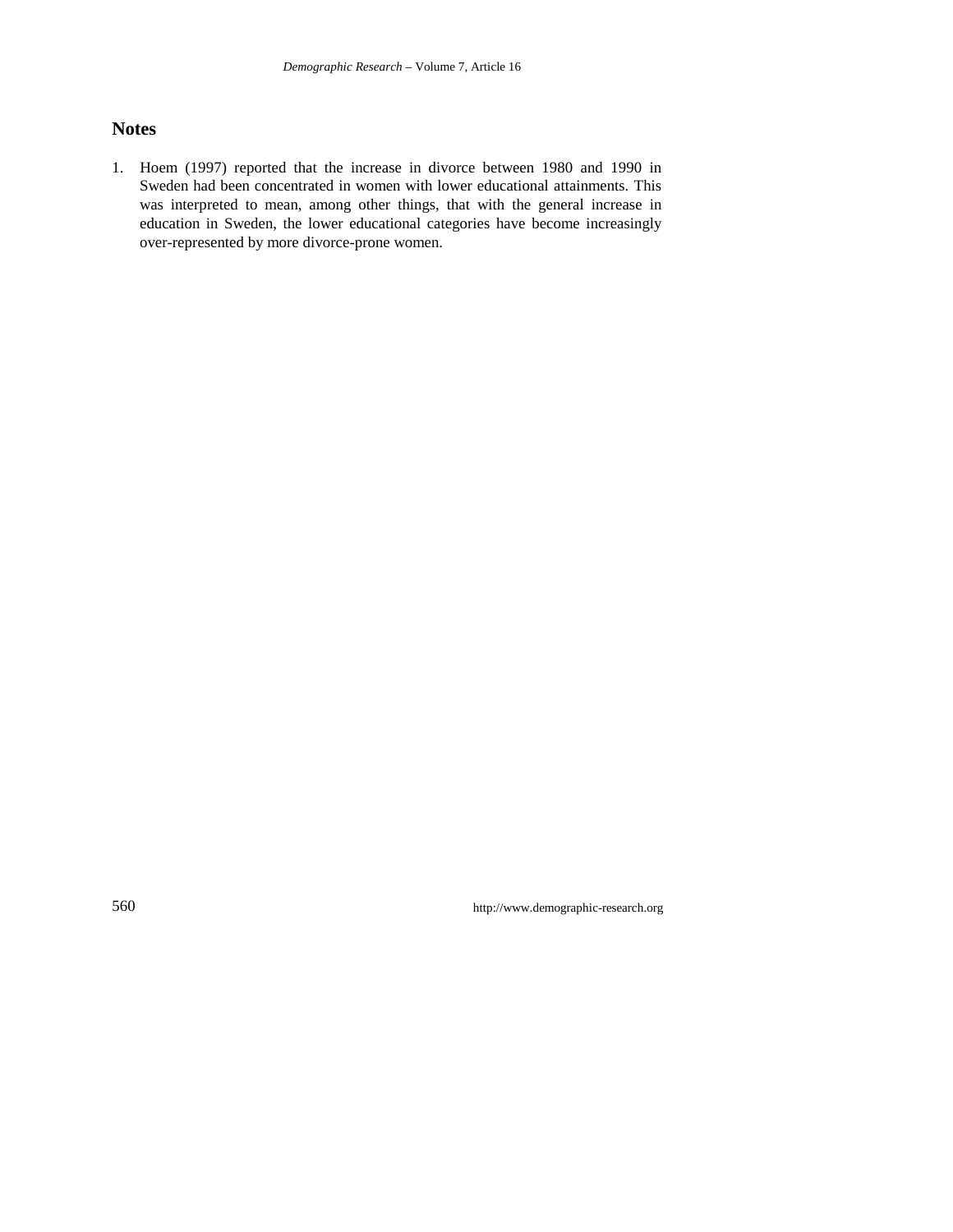### **References**

- Aldous, J. (1990). "Family development and the life course: Two perspectives on family change". *Journal of Marriage and the Family, 52,* 571−583.
- Allardt, E. (1952). Miljöbetingade differenser i skilsmässofrekvensen: Olika normsystems och andra sociala faktorers inverkan på skilsmässofrekvenserna i Finland 1891−1950 [Environmentally conditioned differences in divorce rates: The effects of various norm systems and other social factors on divorce rates in Finland 1891−1950]. Helsingfors, Finland: Finska Vetenskapssocieteten.
- Becker, G. S., Landes, E. M., and Michael, R. T. (1977). "An economic analysis of marital instability". *Journal of Political Economy, 85*: 1141−1187.
- Bengtson, V. L. and Allen, K. R. (1993). The life course perspective applied to families over time. In P. G. Boss, W. J. Doherty, R. LaRossa, W. R. Schumm, and S. K. Steinmetz (Eds.), Sourcebook of family theories and methods: A contextual approach, pp. 469−499. New York: Plenum Press.
- Booth, A., Johnson, D. R., White, L. K., and Edwards, J. N. (1986). "Divorce and marital instability over the life course". *Journal of Family Issues, 7*, 421−442.
- Finnäs, F. (1995). "Entry into consensual unions and marriages among Finnish women born between 1938 and 1967". *Population Studies, 49,* 57−70.
- Finnäs, F. (1996). "Separations among Finnish women born between 1938−1967". *Yearbook of Population Research in Finland, 33,* 21−33.
- Finnäs, F. (1997). "Social integration, heterogeneity, and divorce: The case of the Swedish-speaking population in Finland". *Acta Sociologica 40,* 263−277.
- Finnäs, F. (2000). "Ekonomiska faktorer och äktenskaplig stabilitet i Finland" [Economic factors and marital stability in Finland]. *Ekonomiska Samfundets Tidskrift 53,* 121−131.
- Francis, B., Green, M., and Payne C., eds. (1993). The GLIM System. Release 4 Manual. Oxford, England: Clarendon Press.
- Goldstein, J. R. (1999). "The leveling of divorce in the United States". *Demography, 36,* 409−414.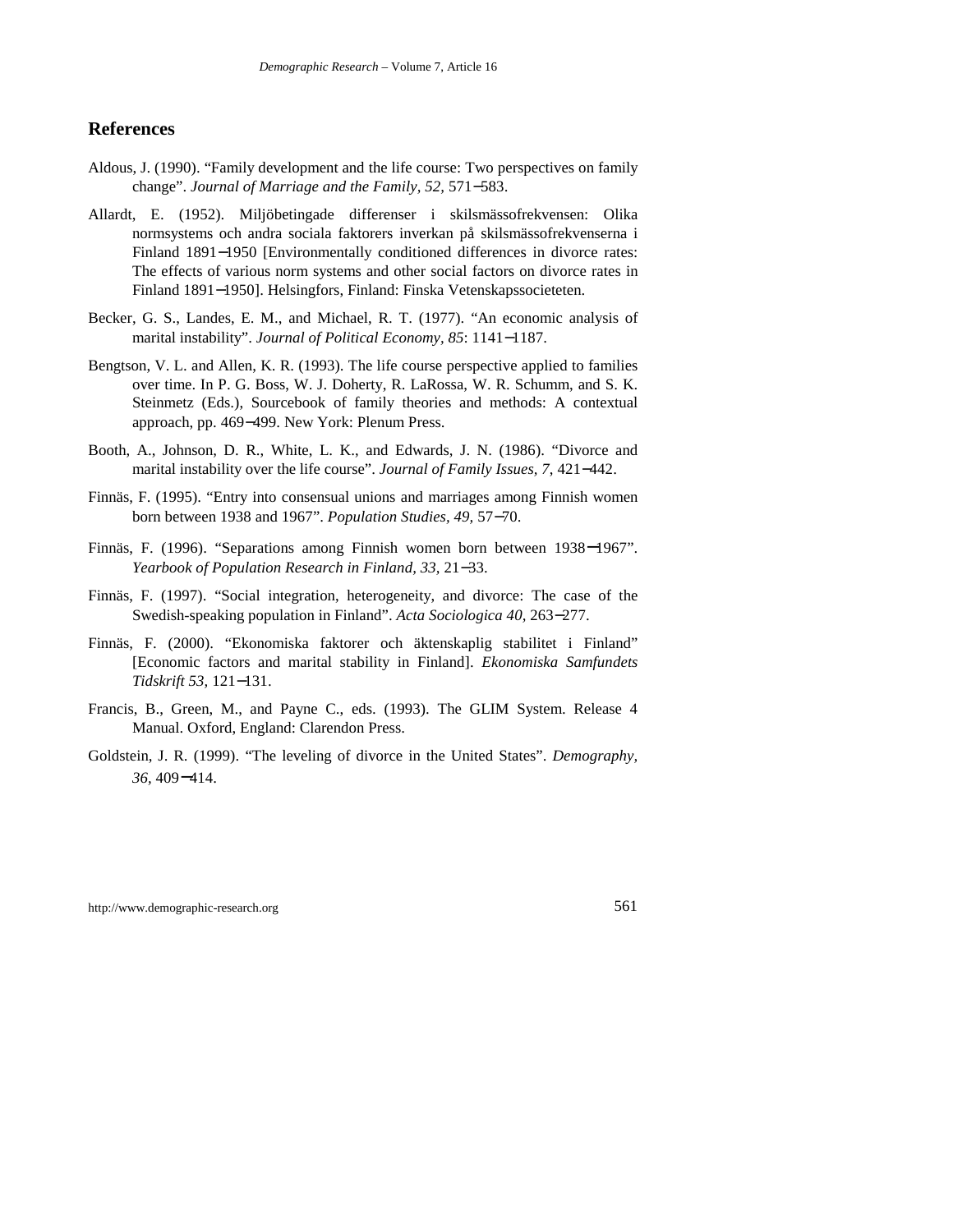- Haskey, J. C. (1993). Formation and dissolution of unions in the different countries of Europe. In Blum, A. and Rallu J.-L. (Eds.), European Population, Vol. 2: Demographic Dynamics (pp. 211−229). Paris, France: Éditions John Libbey Eurotext.
- Hoem, J. M. (1997). "Educational gradients in divorce risks in Sweden in recent decades". *Population Studies 51,* 19−27.
- Jalovaara, M. (2001). "Socio-economic status and divorce in first marriages in Finland 1991−93". *Population Studies, 55,* 119−133.
- Jalovaara M. (in press). "The joint effects of marriage partners' socio-economic positions on divorce risk". Accepted for publication, *Demography.*
- Kravdal, Ø. (1994). Sociodemographic Studies of Fertility and Divorce in Norway with Emphasis on the Importance of Economic Factors. Social and Economic Studies 90. Oslo-Kongsvinger, Norway: Statistics Norway.
- Levinger, G. (1976). "A social psychological perspective on marital dissolution". *Journal of Social Issues, 32,* 21−47.
- Lindgren, J. and Ritamies, M. (1994). Parisuhteet ja perhe [Unions and the family]. In Koskinen S., Martelin T., Notola I-L., Notkola V. and Pitkänen K. (Eds.), Suomen väestö (pp. 107−149). Helsinki, Finland: Gaudeamus.
- Lutz, W., Wils, A. B. and Nieminen M. (1991). "The demographic dimensions of divorce: The case of Finland"*. Population Studies 45,* 437−453.
- Morgan, S. P. and Rindfuss, R. R. (1985). "Marital disruption: Structural and temporal dimensions". *American Journal of Sociology, 90,* 1055−1077.
- Pensola, T. (2000). The Classification of Social Class After 1975: Differentiating Skilled Manual From Unskilled Manual Workers. Retrieved May 20, 2002, from http://www.valt.helsinki.fi/sosio/pru/ses.htm
- Phillips, R. (1991). Untying the Knot: A Short History of Divorce. Cambridge, England: Cambridge University Press.
- Pitkänen, K. (1986). "Marital dissolution in Finland: Towards a long-term perspective". *Yearbook of Population Research in Finland, 24,* 60−71.
- Ross, H. L. and Sawhill I. V. (1975). Time of Transition: The Growth of Families Headed by Women. Washington, D.C., WA: The Urban Institute.
- South, S. J. (2001). "Time-dependent effects of wives' employment on marital dissolution". *American Sociological Review, 66,* 226−245.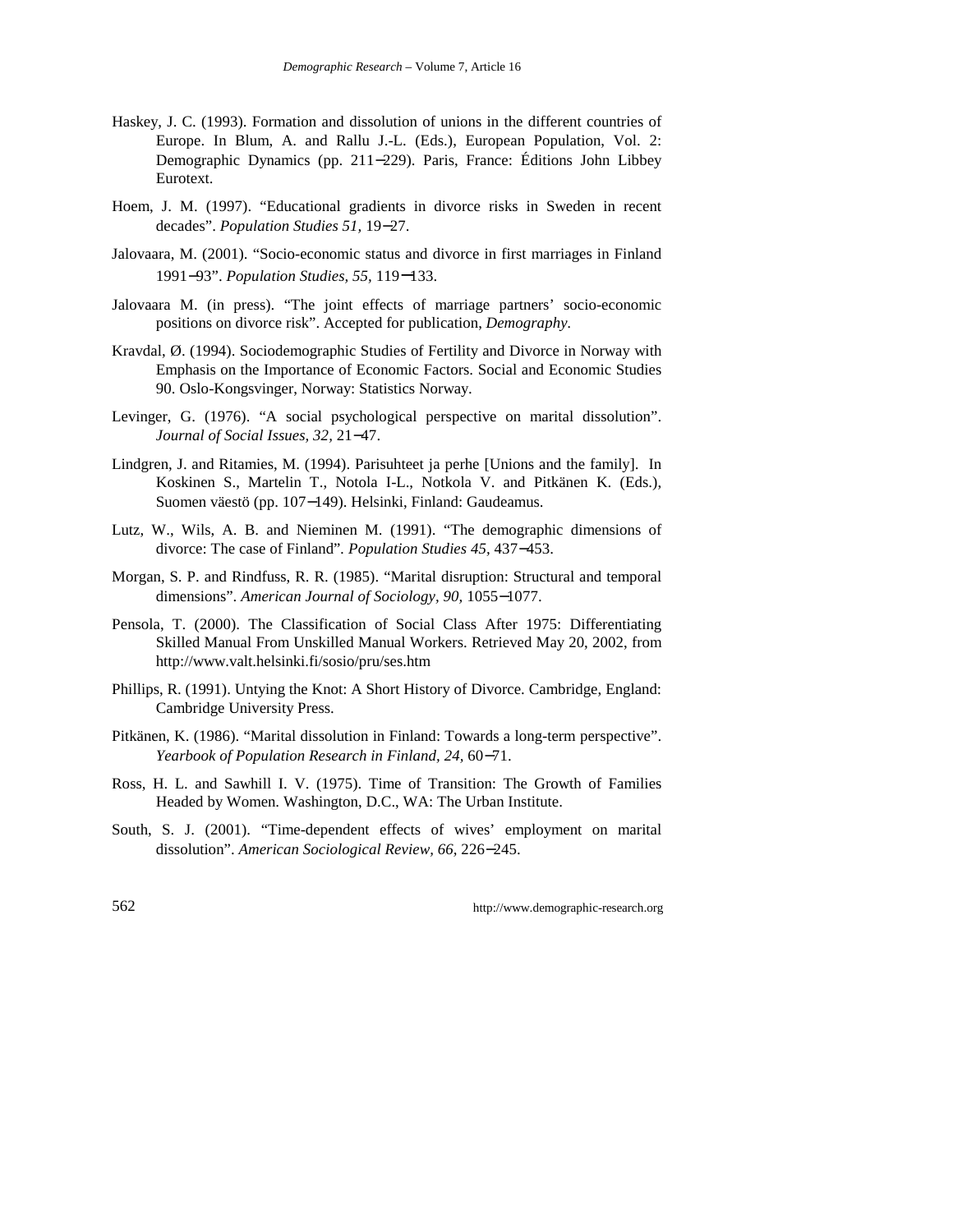- South, S. J. and Spitze G. (1986). "Determinants of divorce over the marital life course". *American Sociological Review 51,* 583−590.
- Statistics Finland (1992a) Vital Statistics 1989. SVT Population 1992:3. Helsinki, Finland: Statistics Finland.
- Statistics Finland (1992b). Väestölaskenta 1990 opas [Census 1990 guide]. Handbooks 26. Helsinki, Finland: Statistics Finland.
- Statistics Finland (2001). Vital Statistics 2000. SVT Population 2001:13. Helsinki, Finland: Statistics Finland.
- Thornton, A. and Rodgers W. L. (1987). "The influence of individual and historical time on marital dissolution". *Demography, 24,* 1−22.
- VanLaningham, J., Johnson, D. R. and Amato P. (2001). "Marital happiness, marital duration, and the U-shaped curve: Evidence from a five-wave panel study". *Social Forces, 79,* 1313−1283.
- Vaupel, J. W. and Yashin, A. I. (1993). Heterogeneity's ruses: Some surprising effects of selection on population dynamics. In Bogue D. J., Arriaga E. E., and Anderton D. L. (Eds.), Readings in Population Research Methodology, Volume 6, Chapter 21, pp. 70−79. New York: The United Nations Fund for Population Activities. (Reprinted from *The American Statistician, 39,* 176−185, 1985.)
- White, L. K. (1990). "Determinants of divorce: A review of research in the eighties". *Journal of Marriage and the Family, 52,* 904−912.
- White, L. K. and Booth A. (1991). "Divorce over the life course. The role of marital happiness". *Journal of Family Issues, 12,* 5−21.
- White, L. and Rogers, S. J. (2000). "Economic circumstances and family outcomes: A review of the 1990s". *Journal of Marriage and the Family, 62,* 1035−1051.